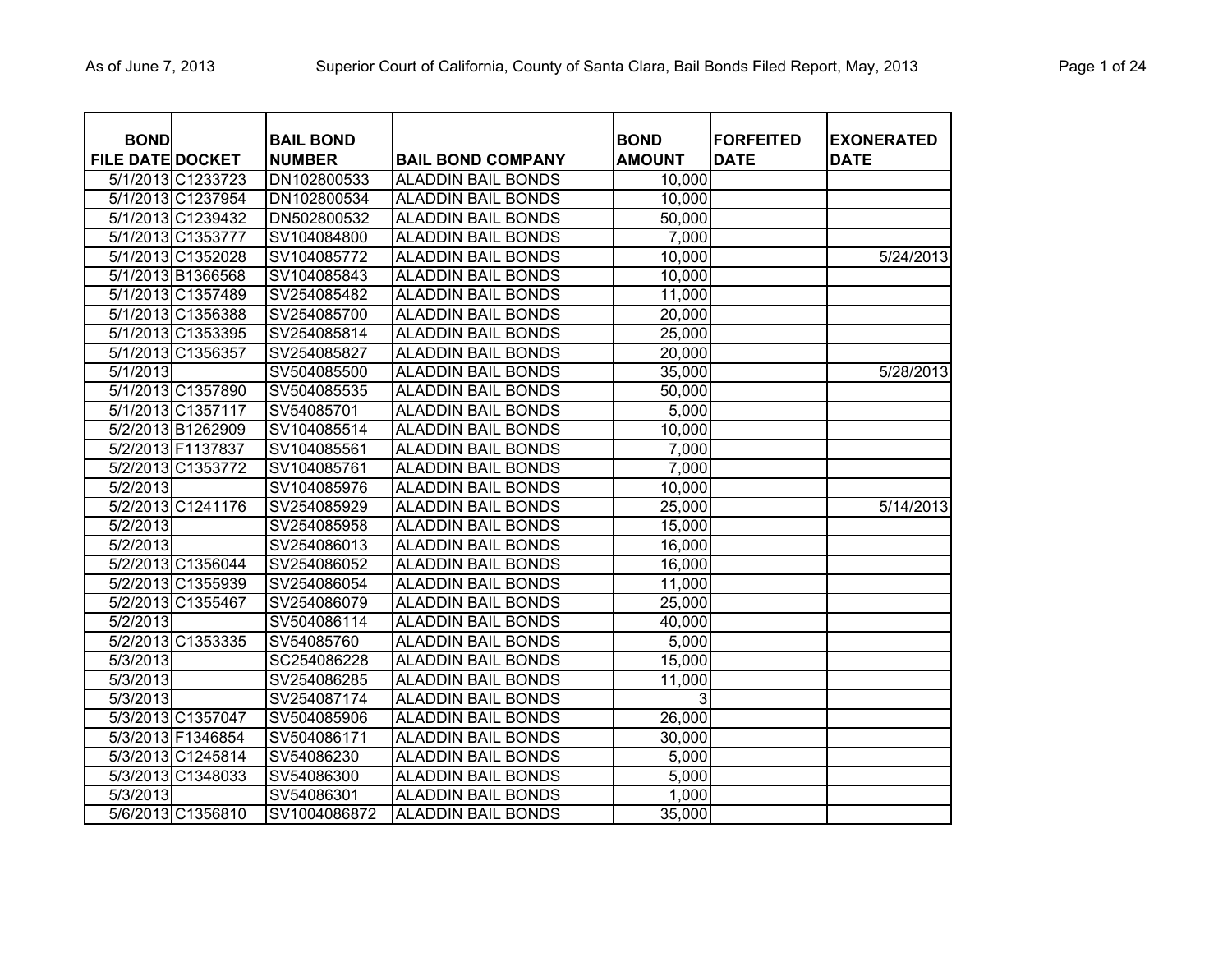| <b>BOND</b><br><b>FILE DATE DOCKET</b> |                   | <b>BAIL BOND</b><br><b>NUMBER</b> | <b>BAIL BOND COMPANY</b>  | <b>BOND</b><br><b>AMOUNT</b> | <b>FORFEITED</b><br><b>DATE</b> | <b>EXONERATED</b><br><b>DATE</b> |
|----------------------------------------|-------------------|-----------------------------------|---------------------------|------------------------------|---------------------------------|----------------------------------|
|                                        | 5/6/2013 B1262317 | SV104086500                       | <b>ALADDIN BAIL BONDS</b> | 50,613                       |                                 |                                  |
|                                        | 5/6/2013 C1348096 | SV104086582                       | <b>ALADDIN BAIL BONDS</b> | 7,500                        |                                 |                                  |
|                                        | 5/6/2013 C1229285 | SV104086781                       | <b>ALADDIN BAIL BONDS</b> | 10,000                       |                                 |                                  |
|                                        | 5/6/2013 C1349145 | SV104087342                       | <b>ALADDIN BAIL BONDS</b> | 10,000                       |                                 |                                  |
|                                        | 5/6/2013 C1354675 | SV104087346                       | <b>ALADDIN BAIL BONDS</b> | 7,500                        |                                 | 5/20/2013                        |
|                                        | 5/6/2013 C1357071 | SV254086501                       | <b>ALADDIN BAIL BONDS</b> | 11,000                       |                                 |                                  |
|                                        | 5/6/2013 C1356535 | SV254086584                       | <b>ALADDIN BAIL BONDS</b> | 10,000                       |                                 |                                  |
|                                        | 5/6/2013 C1355471 | SV254086871                       | <b>ALADDIN BAIL BONDS</b> | 5,000                        | 5/14/2013                       |                                  |
| 5/6/2013                               |                   | SV254086897                       | <b>ALADDIN BAIL BONDS</b> | 10,000                       |                                 |                                  |
|                                        | 5/6/2013 C1358067 | SV254087197                       | <b>ALADDIN BAIL BONDS</b> | 25,000                       |                                 |                                  |
| 5/6/2013                               |                   | SV254087239                       | <b>ALADDIN BAIL BONDS</b> | 25,000                       |                                 |                                  |
|                                        | 5/6/2013 B1366272 | SV504086440                       | <b>ALADDIN BAIL BONDS</b> | 30,000                       |                                 |                                  |
| 5/6/2013                               |                   | SV504086490                       | <b>ALADDIN BAIL BONDS</b> | 40,000                       |                                 |                                  |
|                                        | 5/6/2013 C1357442 | SV504086769                       | <b>ALADDIN BAIL BONDS</b> | 36,000                       |                                 |                                  |
|                                        | 5/6/2013 C1350230 | SV504087292                       | <b>ALADDIN BAIL BONDS</b> | 50,000                       | 5/10/2013                       |                                  |
|                                        | 5/6/2013 C1352412 | SV54086900                        | <b>ALADDIN BAIL BONDS</b> | 5,000                        |                                 |                                  |
|                                        | 5/7/2013 F1139923 | DN252800537                       | <b>ALADDIN BAIL BONDS</b> | 20,000                       |                                 |                                  |
|                                        | 5/7/2013 B1260285 | SV1040848335                      | <b>ALADDIN BAIL BONDS</b> | 10,000                       |                                 |                                  |
|                                        | 5/7/2013 C1233641 | SV104084834                       | <b>ALADDIN BAIL BONDS</b> | 10,000                       |                                 |                                  |
|                                        | 5/7/2013 C1350819 | SV104086000                       | <b>ALADDIN BAIL BONDS</b> | 10,000                       |                                 |                                  |
|                                        | 5/7/2013 B1366326 | SV104086848                       | <b>ALADDIN BAIL BONDS</b> | 10,000                       |                                 |                                  |
| 5/7/2013                               |                   | SV104087144                       | <b>ALADDIN BAIL BONDS</b> | 10,000                       |                                 | 6/4/2013                         |
|                                        | 5/7/2013 B1366731 | SV104087174                       | <b>ALADDIN BAIL BONDS</b> | 10,000                       |                                 |                                  |
| 5/7/2013                               |                   | SV104087302                       | <b>ALADDIN BAIL BONDS</b> | 10,000                       |                                 |                                  |
|                                        | 5/7/2013 B1366376 | SV254087145                       | <b>ALADDIN BAIL BONDS</b> | 11,000                       |                                 |                                  |
| 5/7/2013                               |                   | SV254087432                       | <b>ALADDIN BAIL BONDS</b> | 25,000                       |                                 |                                  |
|                                        | 5/7/2013 B1366158 | SV254087553                       | <b>ALADDIN BAIL BONDS</b> | 17,000                       |                                 |                                  |
|                                        | 5/7/2013 C1354677 | SV254087600                       | <b>ALADDIN BAIL BONDS</b> | 15,000                       |                                 |                                  |
|                                        | 5/7/2013 B1366430 | SV504087171                       | <b>ALADDIN BAIL BONDS</b> | 30,000                       |                                 |                                  |
|                                        | 5/7/2013 B1366057 | SV504087214                       | <b>ALADDIN BAIL BONDS</b> | 50,000                       |                                 |                                  |
|                                        | 5/7/2013 C1357498 | SV504087467                       | <b>ALADDIN BAIL BONDS</b> | 50,000                       |                                 |                                  |
|                                        | 5/7/2013 F1346709 | SV504087594                       | <b>ALADDIN BAIL BONDS</b> | 30,000                       |                                 |                                  |
|                                        | 5/7/2013 B1048759 | SV54087487                        | <b>ALADDIN BAIL BONDS</b> | 350                          |                                 |                                  |
| 5/8/2013                               |                   | SV104087660                       | <b>ALADDIN BAIL BONDS</b> | 7,000                        |                                 |                                  |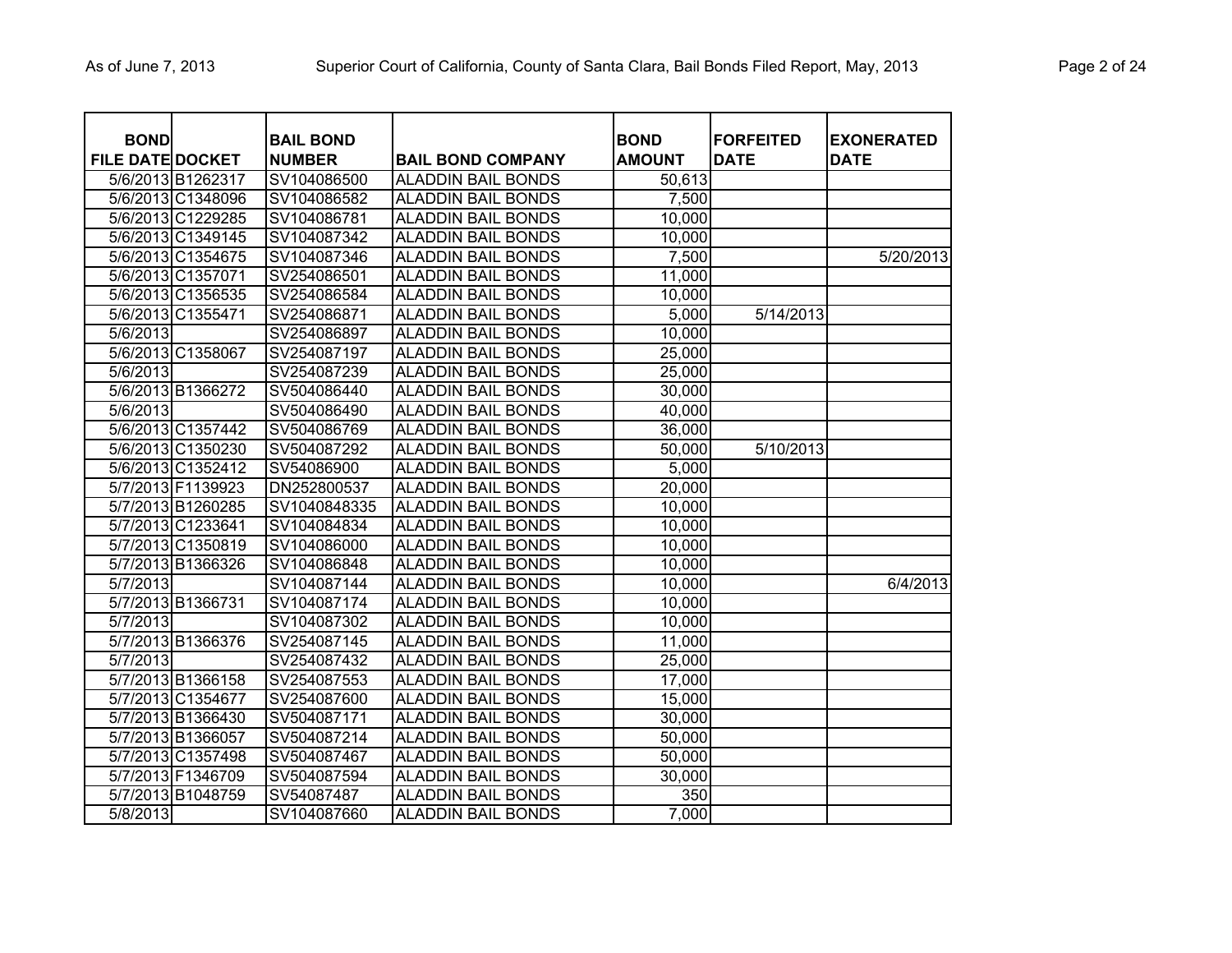| <b>BOND</b>             |                    | <b>BAIL BOND</b> |                           | <b>BOND</b>   | <b>FORFEITED</b> | <b>EXONERATED</b> |
|-------------------------|--------------------|------------------|---------------------------|---------------|------------------|-------------------|
| <b>FILE DATE DOCKET</b> |                    | <b>NUMBER</b>    | <b>BAIL BOND COMPANY</b>  | <b>AMOUNT</b> | <b>DATE</b>      | <b>DATE</b>       |
|                         | 5/8/2013 C1357142  | SV104087778      | <b>ALADDIN BAIL BONDS</b> | 10,000        |                  |                   |
|                         | 5/8/2013 C1357102  | SV254087644      | <b>ALADDIN BAIL BONDS</b> | 12,000        |                  |                   |
|                         | 5/8/2013 C1355899  | SV254087781      | <b>ALADDIN BAIL BONDS</b> | 24,000        |                  |                   |
|                         | 5/8/2013 C1356574  | SV504087714      | <b>ALADDIN BAIL BONDS</b> | 50,000        |                  |                   |
|                         | 5/8/2013 C1353068  | SV54087780       | <b>ALADDIN BAIL BONDS</b> | 5,000         |                  |                   |
|                         | 5/8/2013 C1354379  | SV54087861       | <b>ALADDIN BAIL BONDS</b> | 5,000         |                  |                   |
|                         | 5/9/2013 C1121055  | DN502800560      | <b>ALADDIN BAIL BONDS</b> | 25,000        |                  |                   |
|                         | 5/9/2013 C1104044  | SV104087995      | <b>ALADDIN BAIL BONDS</b> | 7,500         |                  |                   |
|                         | 5/9/2013 C1358218  | SV104088032      | <b>ALADDIN BAIL BONDS</b> | 10,000        |                  |                   |
|                         | 5/9/2013 C1354356  | SV254087505      | <b>ALADDIN BAIL BONDS</b> | 25,000        |                  |                   |
|                         | 5/9/2013 C1356310  | SV504087963      | <b>ALADDIN BAIL BONDS</b> | 36,000        |                  |                   |
| 5/9/2013                |                    | SV54087942       | <b>ALADDIN BAIL BONDS</b> | 5,000         |                  |                   |
|                         | 5/9/2013 C1354315  | SV54088019       | <b>ALADDIN BAIL BONDS</b> | 5,000         |                  |                   |
|                         | 5/9/2013 B1365701  | SV54088071       | <b>ALADDIN BAIL BONDS</b> | 5,000         |                  |                   |
| 5/10/2013 F1347030      |                    | SV104087896      | <b>ALADDIN BAIL BONDS</b> | 10,000        |                  |                   |
| 5/10/2013 C1232650      |                    | SV104088136      | <b>ALADDIN BAIL BONDS</b> | 10,000        |                  |                   |
| 5/10/2013               |                    | SV104088176      | <b>ALADDIN BAIL BONDS</b> | 10,000        |                  |                   |
| 5/10/2013 B1366172      |                    | SV254088023      | <b>ALADDIN BAIL BONDS</b> | 20,000        |                  |                   |
| 5/10/2013               |                    | SV254088355      | <b>ALADDIN BAIL BONDS</b> | 12,000        |                  |                   |
| 5/10/2013               |                    | SV254088378      | <b>ALADDIN BAIL BONDS</b> | 15,000        |                  |                   |
| 5/10/2013 C1354483      |                    | SV254088567      | <b>ALADDIN BAIL BONDS</b> | 25,000        |                  |                   |
| 5/13/2013               |                    | SV254089024      | <b>ALADDIN BAIL BONDS</b> | 16,000        |                  |                   |
| 5/13/2013 C1348492      |                    | SV1004088687     | <b>ALADDIN BAIL BONDS</b> | 750,000       |                  | 6/3/2013          |
|                         | 5/13/2013 C1070023 | SV104072215      | <b>ALADDIN BAIL BONDS</b> | 10,000        |                  |                   |
| 5/13/2013 F1345699      |                    | SV104087842      | <b>ALADDIN BAIL BONDS</b> | 10,000        |                  |                   |
| 5/13/2013               |                    | SV104088522      | <b>ALADDIN BAIL BONDS</b> | 10,000        |                  |                   |
| 5/13/2013               |                    | SV104088755      | <b>ALADDIN BAIL BONDS</b> | 10,000        |                  |                   |
|                         | 5/13/2013 CC898274 | SV254084549      | <b>ALADDIN BAIL BONDS</b> | 15,000        |                  | 5/28/2013         |
| 5/13/2013 F1346171      |                    | SV254088398      | <b>ALADDIN BAIL BONDS</b> | 15,000        |                  |                   |
| 5/13/2013 B1366423      |                    | SV254088520      | <b>ALADDIN BAIL BONDS</b> | 25,000        |                  |                   |
| 5/13/2013               |                    | SV254088560      | <b>ALADDIN BAIL BONDS</b> | 11,000        |                  |                   |
| 5/13/2013 F1346729      |                    | SV254088595      | <b>ALADDIN BAIL BONDS</b> | 10,000        |                  |                   |
| 5/13/2013 C1356278      |                    | SV254088605      | <b>ALADDIN BAIL BONDS</b> | 25,000        |                  |                   |
| 5/13/2013               |                    | SV254088854      | <b>ALADDIN BAIL BONDS</b> | 10,000        |                  |                   |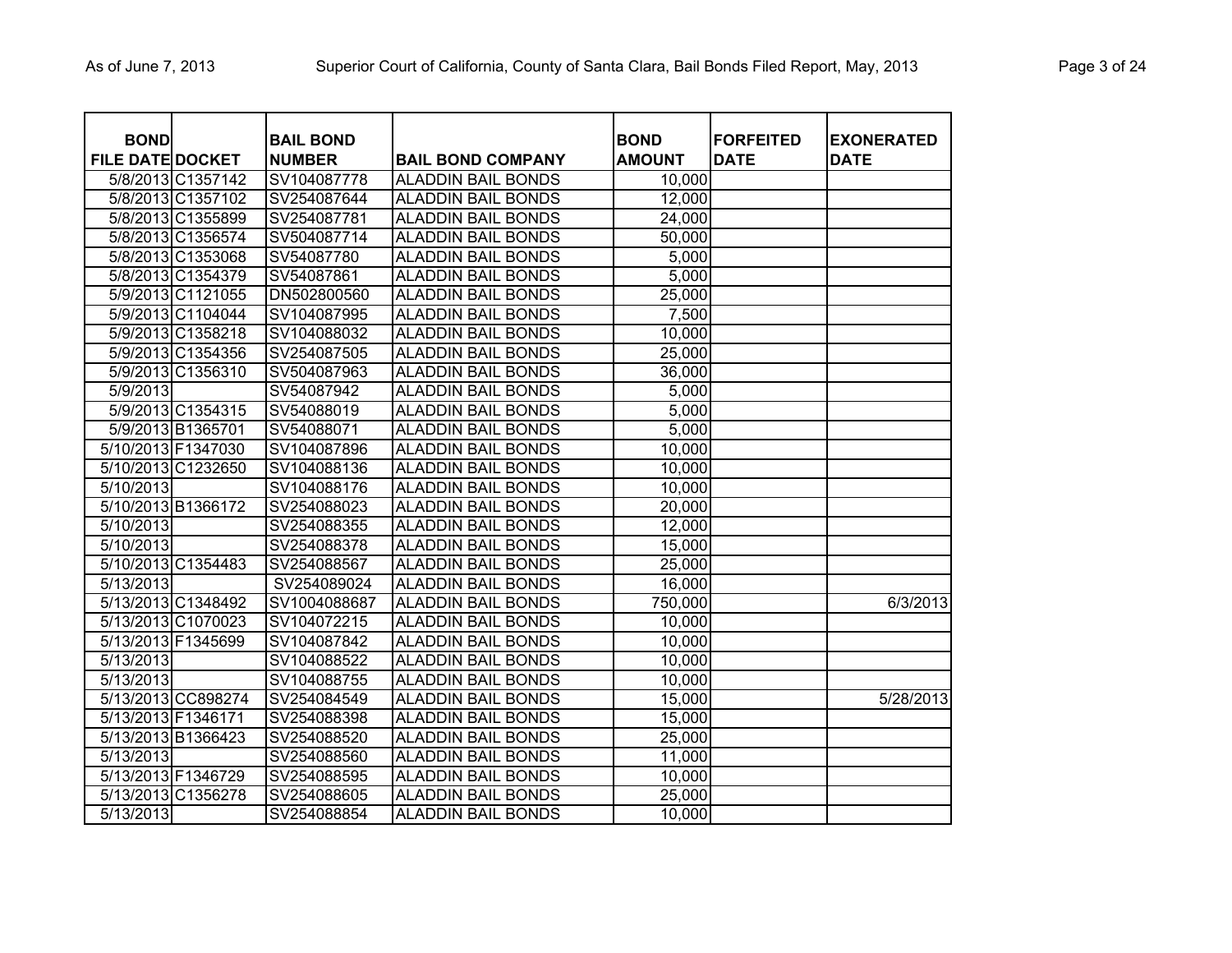| <b>BOND</b><br><b>FILE DATE DOCKET</b> |                    | <b>BAIL BOND</b><br><b>NUMBER</b> | <b>BAIL BOND COMPANY</b>  | <b>BOND</b><br><b>AMOUNT</b> | <b>FORFEITED</b><br><b>DATE</b> | <b>EXONERATED</b><br><b>DATE</b> |
|----------------------------------------|--------------------|-----------------------------------|---------------------------|------------------------------|---------------------------------|----------------------------------|
| 5/13/2013 C1355605                     |                    | SV254088961                       | <b>ALADDIN BAIL BONDS</b> | 25,000                       |                                 |                                  |
| 5/13/2013 B1366305                     |                    | SV254088979                       | <b>ALADDIN BAIL BONDS</b> | 13,000                       |                                 |                                  |
| 5/13/2013                              |                    | SV254089004                       | <b>ALADDIN BAIL BONDS</b> | 25,000                       |                                 |                                  |
| 5/13/2013 C1358026                     |                    | SV254089206                       | <b>ALADDIN BAIL BONDS</b> | 15,000                       |                                 |                                  |
|                                        | 5/13/2013 C1352714 | SV504085102                       | <b>ALADDIN BAIL BONDS</b> | 35,000                       |                                 |                                  |
| 5/13/2013 C1349515                     |                    | SV504088476                       | <b>ALADDIN BAIL BONDS</b> | 30,000                       |                                 |                                  |
|                                        | 5/13/2013 C1084320 | SV504088692                       | <b>ALADDIN BAIL BONDS</b> | 50,000                       |                                 | 6/3/2013                         |
| 5/13/2013                              |                    | SV504088821                       | <b>ALADDIN BAIL BONDS</b> | 30,000                       |                                 |                                  |
| 5/13/2013                              |                    | SV504089174                       | <b>ALADDIN BAIL BONDS</b> | 30,000                       |                                 |                                  |
| 5/13/2013                              |                    | SV54088552                        | <b>ALADDIN BAIL BONDS</b> | 1,000                        |                                 |                                  |
| 5/13/2013 C1354042                     |                    | SV54088920                        | <b>ALADDIN BAIL BONDS</b> | 5,000                        |                                 |                                  |
| 5/14/2013 B1364275                     |                    | SV104088055                       | <b>ALADDIN BAIL BONDS</b> | 10,000                       |                                 |                                  |
| 5/14/2013                              |                    | SV104089791                       | <b>ALADDIN BAIL BONDS</b> | 10,000                       |                                 |                                  |
| 5/14/2013 B1364855                     |                    | SV254088330                       | <b>ALADDIN BAIL BONDS</b> | 25,000                       |                                 |                                  |
| 5/14/2013 F1244954                     |                    | SV504088375                       | <b>ALADDIN BAIL BONDS</b> | 30,000                       |                                 |                                  |
| 5/14/2013                              |                    | SV504089187                       | <b>ALADDIN BAIL BONDS</b> | 35,000                       |                                 |                                  |
| 5/14/2013 C1357067                     |                    | SV504089379                       | <b>ALADDIN BAIL BONDS</b> | 35,000                       |                                 |                                  |
| 5/14/2013 B1366323                     |                    | SV504089689                       | <b>ALADDIN BAIL BONDS</b> | 35,000                       |                                 |                                  |
| 5/15/2013 C1245826                     |                    | SV104087989                       | <b>ALADDIN BAIL BONDS</b> | 10,000                       |                                 |                                  |
| 5/15/2013 C1353489                     |                    | SV104088040                       | <b>ALADDIN BAIL BONDS</b> | 10,000                       |                                 |                                  |
| 5/15/2013                              |                    | SV104089916                       | <b>ALADDIN BAIL BONDS</b> | 6,000                        |                                 |                                  |
| 5/15/2013 C1353353                     |                    | SV104089943                       | <b>ALADDIN BAIL BONDS</b> | 7,000                        |                                 |                                  |
|                                        | 5/15/2013 C1357360 | SV104089944                       | <b>ALADDIN BAIL BONDS</b> | 10,000                       | 5/28/2013                       |                                  |
| 5/15/2013 C1357438                     |                    | SV254088810                       | <b>ALADDIN BAIL BONDS</b> | 16,000                       |                                 |                                  |
| 5/15/2013                              |                    | SV254089114                       | <b>ALADDIN BAIL BONDS</b> | 11,000                       |                                 |                                  |
| 5/15/2013 F1346842                     |                    | SV504035199                       | <b>ALADDIN BAIL BONDS</b> | 30,000                       |                                 |                                  |
| 5/15/2013 F1347028                     |                    | SV504089680                       | <b>ALADDIN BAIL BONDS</b> | 35,000                       |                                 |                                  |
| 5/15/2013 C1102834                     |                    | SV54088344                        | <b>ALADDIN BAIL BONDS</b> | 1,000                        |                                 |                                  |
| 5/15/2013 C1354375                     |                    | SV54088836                        | <b>ALADDIN BAIL BONDS</b> | 5,000                        |                                 |                                  |
| 5/15/2013 C1352101                     |                    | SV54089977                        | <b>ALADDIN BAIL BONDS</b> | 5,000                        |                                 |                                  |
| 5/15/2013 C1347742                     |                    | SV54089993                        | <b>ALADDIN BAIL BONDS</b> | 1,000                        | 5/29/2013                       |                                  |
| 5/16/2013 C1240186                     |                    | SV104090250                       | <b>ALADDIN BAIL BONDS</b> | 10,000                       |                                 |                                  |
| 5/16/2013                              |                    | SV104090274                       | <b>ALADDIN BAIL BONDS</b> | 10,000                       |                                 |                                  |
| 5/16/2013                              |                    | SV104090288                       | <b>ALADDIN BAIL BONDS</b> | 26,000                       |                                 |                                  |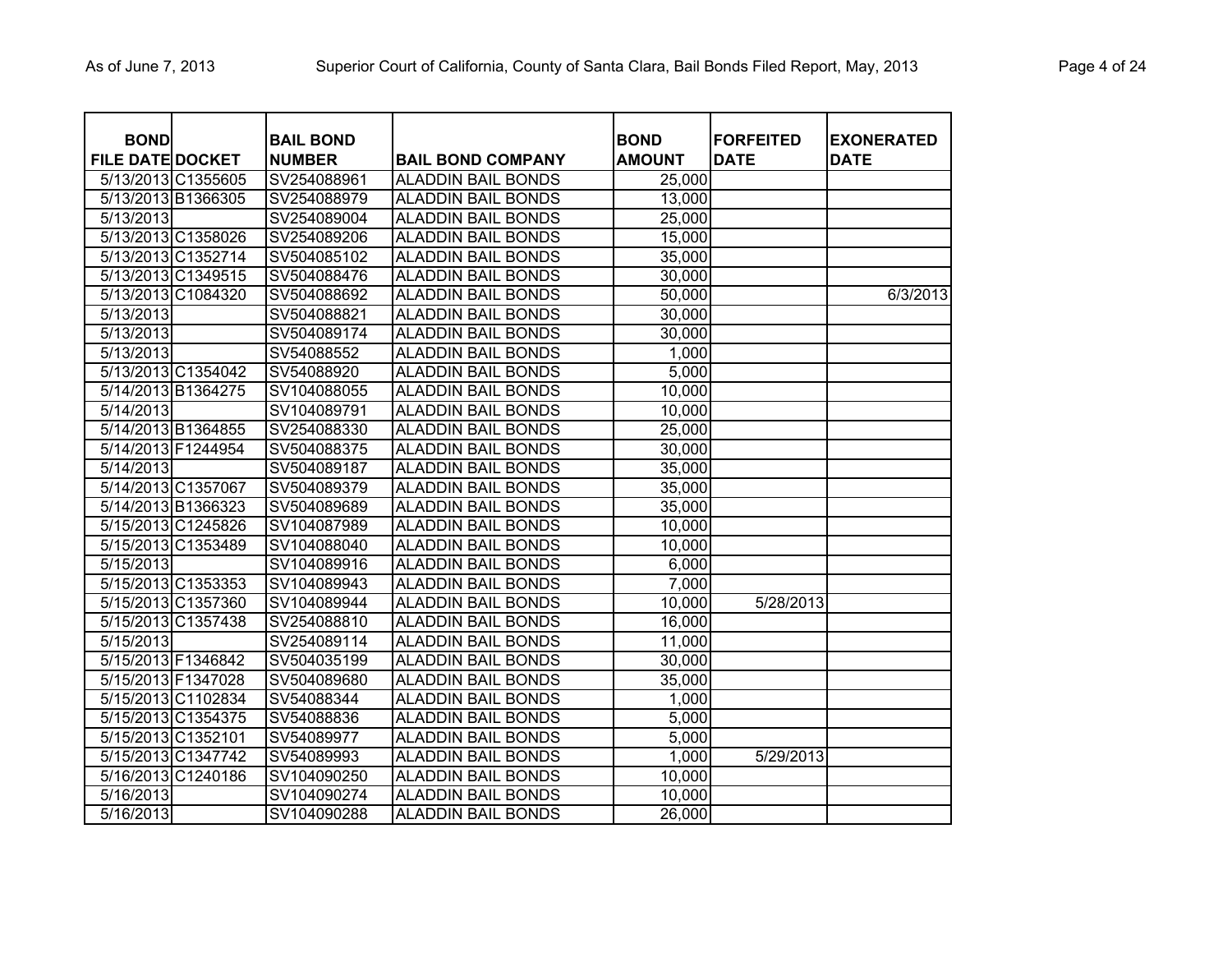| <b>BOND</b><br><b>FILE DATE DOCKET</b> |                    | <b>BAIL BOND</b><br><b>NUMBER</b> | <b>BAIL BOND COMPANY</b>  | <b>BOND</b><br><b>AMOUNT</b> | <b>FORFEITED</b><br><b>DATE</b> | <b>EXONERATED</b><br><b>DATE</b> |
|----------------------------------------|--------------------|-----------------------------------|---------------------------|------------------------------|---------------------------------|----------------------------------|
|                                        | 5/16/2013 BB618473 | SV254088649                       | <b>ALADDIN BAIL BONDS</b> | 20,000                       |                                 |                                  |
| 5/16/2013 F1138382                     |                    | SV254089858                       | <b>ALADDIN BAIL BONDS</b> | 25,000                       |                                 |                                  |
| 5/16/2013                              |                    | SV504090121                       | <b>ALADDIN BAIL BONDS</b> | 35,000                       |                                 |                                  |
| 5/16/2013 C1354577                     |                    | SV504090242                       | <b>ALADDIN BAIL BONDS</b> | 50,000                       |                                 |                                  |
| 5/16/2013 C1350996                     |                    | SV54090251                        | <b>ALADDIN BAIL BONDS</b> | 1,000                        |                                 |                                  |
| 5/16/2013 C1237445                     |                    | SV54090252                        | <b>ALADDIN BAIL BONDS</b> | 2,500                        |                                 |                                  |
| 5/17/2013                              |                    | SV104089932                       | <b>ALADDIN BAIL BONDS</b> | 10,000                       |                                 |                                  |
| 5/17/2013                              |                    | SV104090219                       | <b>ALADDIN BAIL BONDS</b> | 10,000                       |                                 |                                  |
|                                        | 5/17/2013 C1358344 | SV104090338                       | <b>ALADDIN BAIL BONDS</b> | 10,000                       |                                 |                                  |
|                                        | 5/17/2013 C1344385 | SV104090506                       | <b>ALADDIN BAIL BONDS</b> | 10,000                       |                                 |                                  |
| 5/20/2013                              |                    | SV104047596                       | <b>ALADDIN BAIL BONDS</b> | 10,000                       |                                 |                                  |
| 5/20/2013                              |                    | SV104090874                       | <b>ALADDIN BAIL BONDS</b> | 10,000                       |                                 |                                  |
| 5/20/2013                              |                    | SV104090877                       | <b>ALADDIN BAIL BONDS</b> | 7,500                        |                                 |                                  |
| 5/20/2013 C1356115                     |                    | SV104091380                       | <b>ALADDIN BAIL BONDS</b> | 7,000                        |                                 |                                  |
|                                        | 5/20/2013 CC806870 | SV254089256                       | <b>ALADDIN BAIL BONDS</b> | 15,000                       |                                 |                                  |
| 5/20/2013 C1352250                     |                    | SV254089371                       | <b>ALADDIN BAIL BONDS</b> | 25,000                       |                                 |                                  |
| 5/20/2013                              |                    | SV254090641                       | <b>ALADDIN BAIL BONDS</b> | 11,250                       |                                 |                                  |
| 5/20/2013 C1356295                     |                    | SV254091023                       | <b>ALADDIN BAIL BONDS</b> | 15,000                       |                                 |                                  |
| 5/20/2013                              |                    | SV254091379                       | <b>ALADDIN BAIL BONDS</b> | 22,000                       |                                 |                                  |
| 5/20/2013 F1140722                     |                    | SV504090312                       | <b>ALADDIN BAIL BONDS</b> | 35,000                       |                                 |                                  |
| 5/20/2013                              |                    | SV504091173                       | <b>ALADDIN BAIL BONDS</b> | 26,000                       |                                 |                                  |
|                                        | 5/20/2013 C1354324 | SV54087762                        | <b>ALADDIN BAIL BONDS</b> | 5,000                        |                                 |                                  |
|                                        | 5/20/2013 C1227940 | SV54088976                        | <b>ALADDIN BAIL BONDS</b> | 5,000                        |                                 |                                  |
|                                        | 5/20/2013 C1354130 | SV54090004                        | <b>ALADDIN BAIL BONDS</b> | 5,000                        |                                 |                                  |
|                                        | 5/20/2013 C1354130 | SV54090008                        | <b>ALADDIN BAIL BONDS</b> | 5,000                        |                                 |                                  |
| 5/20/2013 C1354130                     |                    | SV54090143                        | <b>ALADDIN BAIL BONDS</b> | 5,000                        |                                 |                                  |
| 5/21/2013 C1353313                     |                    | SV104091039                       | <b>ALADDIN BAIL BONDS</b> | 7,000                        |                                 |                                  |
| 5/21/2013                              |                    | SV104091491                       | <b>ALADDIN BAIL BONDS</b> | 10,000                       |                                 |                                  |
| 5/21/2013                              |                    | SV254064142                       | <b>ALADDIN BAIL BONDS</b> | 25,000                       |                                 |                                  |
| 5/21/2013                              |                    | SV254091089                       | <b>ALADDIN BAIL BONDS</b> | 25,000                       |                                 |                                  |
| 5/21/2013                              |                    | SV254091241                       | <b>ALADDIN BAIL BONDS</b> | 15,000                       |                                 |                                  |
| 5/21/2013 F1346830                     |                    | SV254091348                       | <b>ALADDIN BAIL BONDS</b> | 25,000                       |                                 |                                  |
| 5/21/2013 C1245754                     |                    | SV504091616                       | <b>ALADDIN BAIL BONDS</b> | 40,000                       |                                 |                                  |
| 5/21/2013 C1243137                     |                    | SV54090675                        | <b>ALADDIN BAIL BONDS</b> | 5,000                        |                                 |                                  |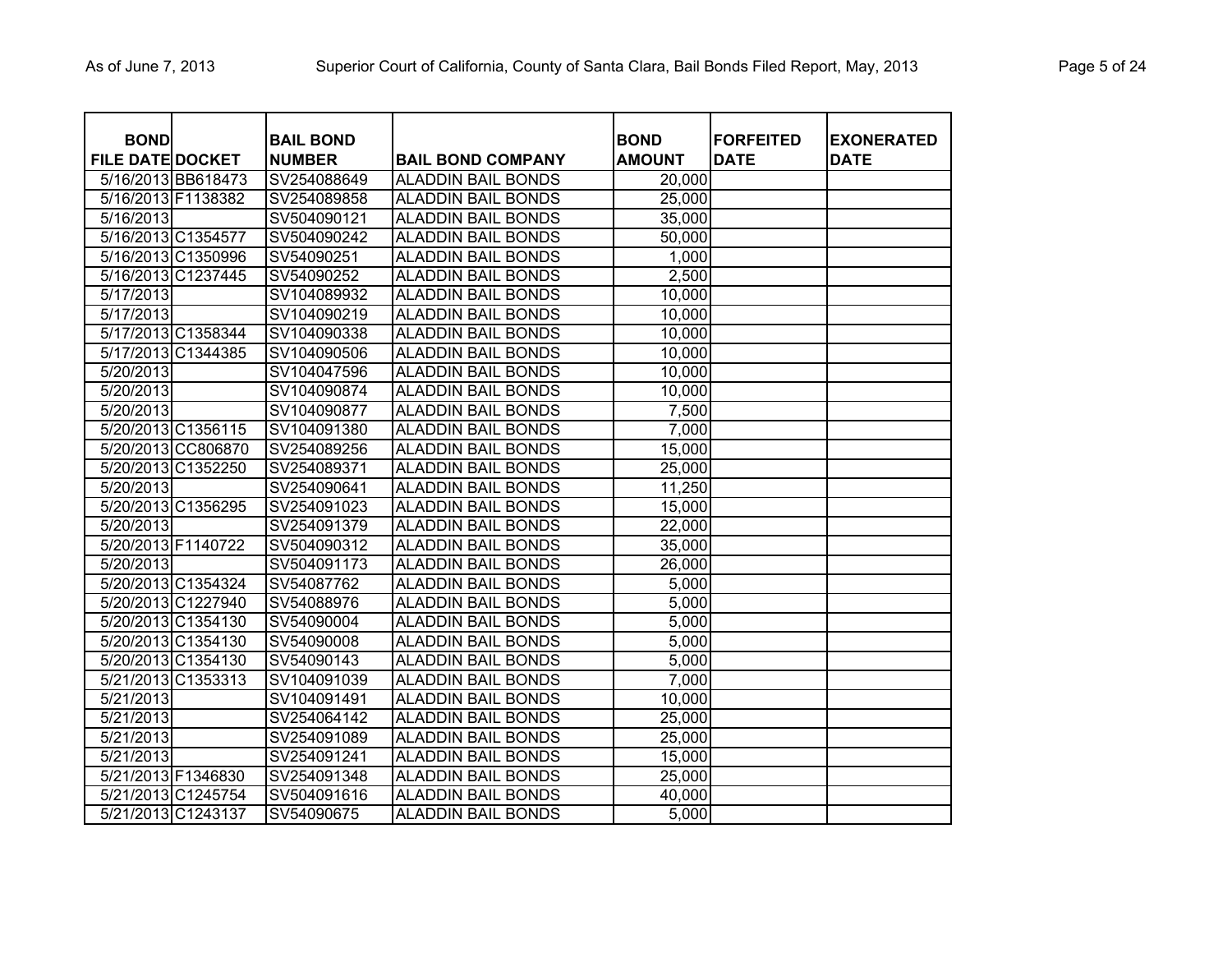| <b>BOND</b><br><b>FILE DATE DOCKET</b> |                    | <b>BAIL BOND</b><br><b>NUMBER</b> | <b>BAIL BOND COMPANY</b>  | <b>BOND</b><br><b>AMOUNT</b> | <b>FORFEITED</b><br><b>DATE</b> | <b>EXONERATED</b><br><b>DATE</b> |
|----------------------------------------|--------------------|-----------------------------------|---------------------------|------------------------------|---------------------------------|----------------------------------|
|                                        | 5/21/2013 C1223690 | SV54090860                        | <b>ALADDIN BAIL BONDS</b> | 5,000                        |                                 |                                  |
|                                        | 5/21/2013 C1352062 | SV54091340                        | <b>ALADDIN BAIL BONDS</b> | 5,000                        |                                 |                                  |
|                                        | 5/22/2013 CC961616 | SV104090045                       | <b>ALADDIN BAIL BONDS</b> | 10,000                       |                                 |                                  |
|                                        | 5/22/2013 C1234987 | SV104091845                       | <b>ALADDIN BAIL BONDS</b> | 10,000                       |                                 |                                  |
|                                        | 5/22/2013 C1357275 | SV1504091813                      | <b>ALADDIN BAIL BONDS</b> | 85,000                       |                                 |                                  |
|                                        | 5/22/2013 C1229229 | SV254089404                       | <b>ALADDIN BAIL BONDS</b> | 25,000                       |                                 |                                  |
|                                        | 5/22/2013 C1357926 | SV254091778                       | <b>ALADDIN BAIL BONDS</b> | 12,000                       |                                 |                                  |
|                                        | 5/22/2013 C1245930 | SV504089296                       | <b>ALADDIN BAIL BONDS</b> | 50,000                       |                                 |                                  |
|                                        | 5/22/2013 B1365712 | SV504091502                       | <b>ALADDIN BAIL BONDS</b> | 50,000                       |                                 |                                  |
|                                        | 5/22/2013 C1357883 | SV504091774                       | <b>ALADDIN BAIL BONDS</b> | 35,000                       |                                 |                                  |
|                                        | 5/22/2013 C1234728 | SV54089947                        | <b>ALADDIN BAIL BONDS</b> | 5,000                        |                                 |                                  |
| 5/23/2013 F1346629                     |                    | SV104091750                       | <b>ALADDIN BAIL BONDS</b> | 10,000                       | 5/30/2013                       |                                  |
| 5/23/2013                              |                    | SV1404091928                      | <b>ALADDIN BAIL BONDS</b> | 10,000                       |                                 |                                  |
| 5/23/2013                              |                    | SV254091930                       | <b>ALADDIN BAIL BONDS</b> | 21,000                       |                                 |                                  |
| 5/23/2013                              |                    | SV254092028                       | <b>ALADDIN BAIL BONDS</b> | 25,000                       |                                 |                                  |
| 5/23/2013                              |                    | SV254092141                       | <b>ALADDIN BAIL BONDS</b> | 11,000                       |                                 |                                  |
|                                        | 5/23/2013 C1350185 | SV504092059                       | <b>ALADDIN BAIL BONDS</b> | 50,000                       |                                 |                                  |
| 5/23/2013 C1357311                     |                    | SV504092122                       | <b>ALADDIN BAIL BONDS</b> | 36,000                       |                                 |                                  |
| 5/23/2013                              |                    | SV54087862                        | <b>ALADDIN BAIL BONDS</b> | 1,000                        |                                 |                                  |
|                                        | 5/23/2013 C1358117 | SV54092136                        | <b>ALADDIN BAIL BONDS</b> | 5,000                        |                                 |                                  |
| 5/24/2013                              |                    | SV104092285                       | <b>ALADDIN BAIL BONDS</b> | 10,000                       |                                 |                                  |
| 5/24/2013                              |                    | SV254092155                       | <b>ALADDIN BAIL BONDS</b> | 12,000                       |                                 |                                  |
| 5/24/2013                              |                    | SV254092201                       | <b>ALADDIN BAIL BONDS</b> | 5,000                        |                                 |                                  |
| 5/24/2013 F1346562                     |                    | SV254092230                       | <b>ALADDIN BAIL BONDS</b> | 10,000                       |                                 |                                  |
| 5/24/2013                              |                    | SV254092246                       | <b>ALADDIN BAIL BONDS</b> | 16,000                       |                                 |                                  |
|                                        | 5/24/2013 C1357333 | SV254092393                       | <b>ALADDIN BAIL BONDS</b> | 25,000                       |                                 |                                  |
|                                        | 5/24/2013 C1353835 | SV504092265                       | <b>ALADDIN BAIL BONDS</b> | 35,000                       |                                 | 5/30/2013                        |
|                                        | 5/24/2013 C1355104 | SV504092380                       | <b>ALADDIN BAIL BONDS</b> | 36,000                       |                                 |                                  |
| 5/24/2013                              |                    | SV504092403                       | <b>ALADDIN BAIL BONDS</b> | 26,000                       |                                 |                                  |
|                                        | 5/24/2013 C1355074 | SV54092191                        | <b>ALADDIN BAIL BONDS</b> | 1,000                        |                                 |                                  |
| 5/24/2013                              |                    | SV54092350                        | <b>ALADDIN BAIL BONDS</b> | 5,000                        |                                 |                                  |
|                                        | 5/28/2013 C1358016 | SV10040926243                     | <b>ALADDIN BAIL BONDS</b> | 71,000                       |                                 |                                  |
|                                        | 5/28/2013 C1350963 | SV1004092996                      | <b>ALADDIN BAIL BONDS</b> | 75,000                       |                                 |                                  |
| 5/28/2013                              |                    | SV1004093284                      | <b>ALADDIN BAIL BONDS</b> | 51,000                       |                                 |                                  |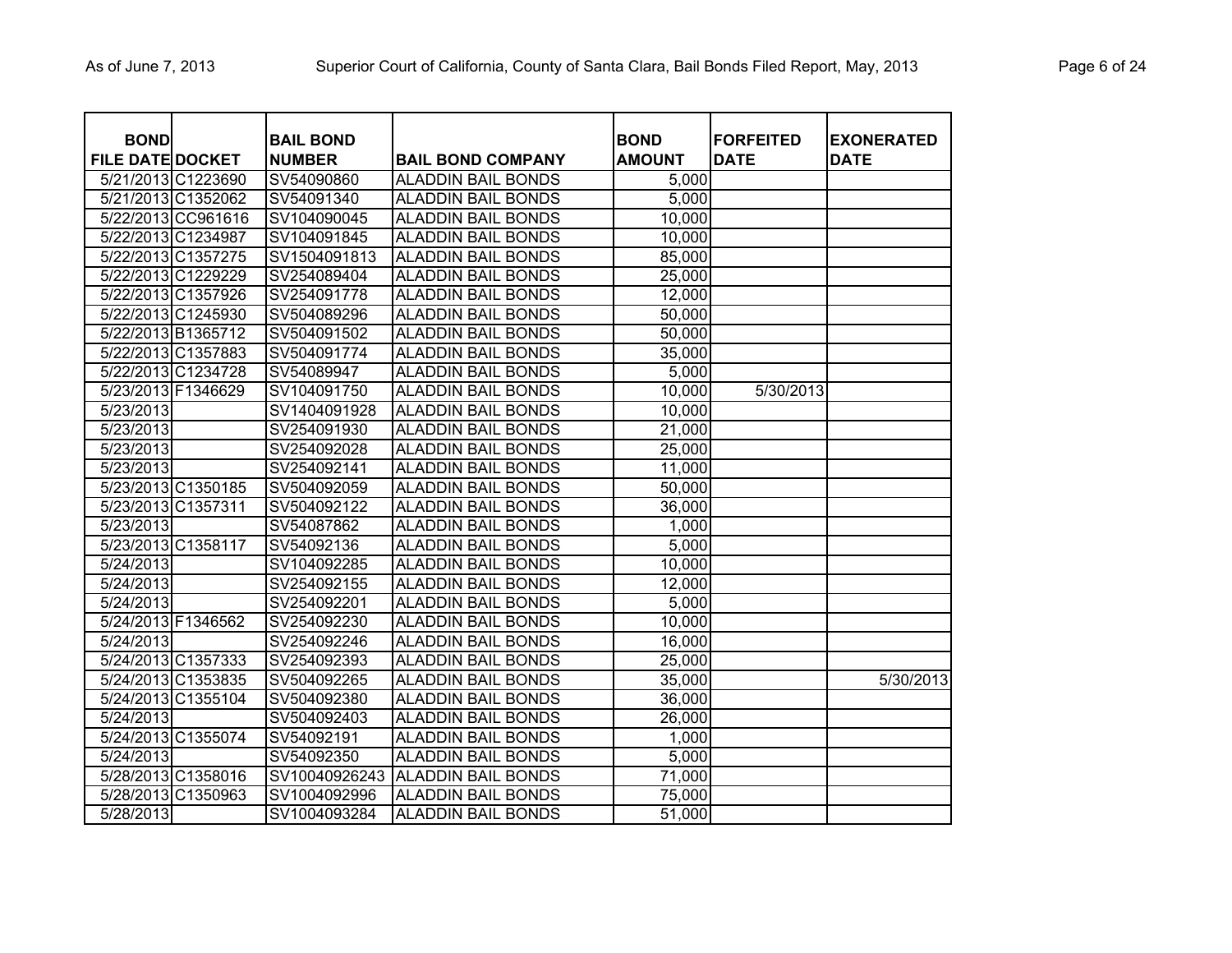| <b>BOND</b><br><b>FILE DATE DOCKET</b> |                    | <b>BAIL BOND</b><br><b>NUMBER</b> | <b>BAIL BOND COMPANY</b>  | <b>BOND</b><br><b>AMOUNT</b> | <b>FORFEITED</b><br><b>DATE</b> | <b>EXONERATED</b><br><b>DATE</b> |
|----------------------------------------|--------------------|-----------------------------------|---------------------------|------------------------------|---------------------------------|----------------------------------|
|                                        | 5/28/2013 C1353514 | SV1004093568                      | <b>ALADDIN BAIL BONDS</b> | 100,000                      |                                 |                                  |
| 5/28/2013 C1225909                     |                    | SV104092803                       | <b>ALADDIN BAIL BONDS</b> | 5,000                        |                                 |                                  |
|                                        | 5/28/2013 C1358293 | SV104093045                       | <b>ALADDIN BAIL BONDS</b> | 10,000                       |                                 |                                  |
| 5/28/2013                              |                    | SV104093139                       | <b>ALADDIN BAIL BONDS</b> | 10,000                       |                                 |                                  |
| 5/28/2013                              |                    | SV254092458                       | <b>ALADDIN BAIL BONDS</b> | 11,000                       |                                 |                                  |
| 5/28/2013                              |                    | SV254092643                       | <b>ALADDIN BAIL BONDS</b> | 15,000                       |                                 |                                  |
|                                        | 5/28/2013 CC959459 | SV254092698                       | <b>ALADDIN BAIL BONDS</b> | 20,000                       | 5/28/2013                       |                                  |
| 5/28/2013                              |                    | SV254093216                       | <b>ALADDIN BAIL BONDS</b> | 15,000                       |                                 |                                  |
| 5/28/2013                              |                    | SV254093348                       | <b>ALADDIN BAIL BONDS</b> | 15,000                       |                                 |                                  |
| 5/28/2013                              |                    | SV254093442                       | <b>ALADDIN BAIL BONDS</b> | 11,000                       |                                 |                                  |
| 5/28/2013                              |                    | SV254093547                       | <b>ALADDIN BAIL BONDS</b> | 21,000                       |                                 |                                  |
| 5/28/2013                              |                    | SV254093556                       | <b>ALADDIN BAIL BONDS</b> | 20,000                       |                                 |                                  |
| 5/28/2013 C1358431                     |                    | SV254093587                       | <b>ALADDIN BAIL BONDS</b> | 15,000                       |                                 |                                  |
| 5/28/2013                              |                    | SV504033136                       | <b>ALADDIN BAIL BONDS</b> | 26,000                       |                                 |                                  |
|                                        | 5/28/2013 C1352247 | SV54091539                        | <b>ALADDIN BAIL BONDS</b> | 5,000                        |                                 |                                  |
|                                        | 5/28/2013 C1077084 | SV54092842                        | <b>ALADDIN BAIL BONDS</b> | 2,000                        |                                 |                                  |
| 5/28/2013                              |                    | SV54093226                        | <b>ALADDIN BAIL BONDS</b> | 2,000                        |                                 |                                  |
| 5/29/2013 C1353467                     |                    | SV104092918                       | <b>ALADDIN BAIL BONDS</b> | 10,000                       |                                 |                                  |
| 5/29/2013                              |                    | SV104093220                       | <b>ALADDIN BAIL BONDS</b> | 10,000                       |                                 |                                  |
|                                        | 5/29/2013 B1365415 | SV254092162                       | <b>ALADDIN BAIL BONDS</b> | 10,000                       |                                 | 5/29/2013                        |
|                                        | 5/29/2013 CC949903 | SV254092351                       | <b>ALADDIN BAIL BONDS</b> | 20,000                       |                                 |                                  |
| 5/29/2013                              |                    | SV254093159                       | <b>ALADDIN BAIL BONDS</b> | 10,000                       |                                 |                                  |
| 5/29/2013                              |                    | SV254093561                       | <b>ALADDIN BAIL BONDS</b> | 11,000                       |                                 |                                  |
|                                        | 5/29/2013 B1366170 | SV254093649                       | <b>ALADDIN BAIL BONDS</b> | 20,000                       |                                 |                                  |
| 5/29/2013                              |                    | SV254093698                       | <b>ALADDIN BAIL BONDS</b> | 20,000                       |                                 |                                  |
|                                        | 5/29/2013 C1353223 | SV254093724                       | <b>ALADDIN BAIL BONDS</b> | 25,000                       |                                 |                                  |
|                                        | 5/29/2013 C1358308 | SV254093787                       | <b>ALADDIN BAIL BONDS</b> | 15,000                       |                                 |                                  |
| 5/29/2013                              |                    | SV504093694                       | <b>ALADDIN BAIL BONDS</b> | 45,000                       |                                 |                                  |
|                                        | 5/29/2013 C1356895 | SV504093728                       | <b>ALADDIN BAIL BONDS</b> | 35,000                       |                                 |                                  |
| 5/29/2013                              |                    | SV504093783                       | <b>ALADDIN BAIL BONDS</b> | 30,000                       |                                 |                                  |
|                                        | 5/29/2013 C1355478 | SV54092557                        | <b>ALADDIN BAIL BONDS</b> | 5,000                        |                                 |                                  |
|                                        | 5/29/2013 B1366218 | SV54093716                        | <b>ALADDIN BAIL BONDS</b> | 5,000                        |                                 |                                  |
|                                        | 5/30/2013 C1240920 | SV104093857                       | <b>ALADDIN BAIL BONDS</b> | 8,000                        |                                 |                                  |
| 5/30/2013                              |                    | SV104093865                       | <b>ALADDIN BAIL BONDS</b> | 10,000                       |                                 |                                  |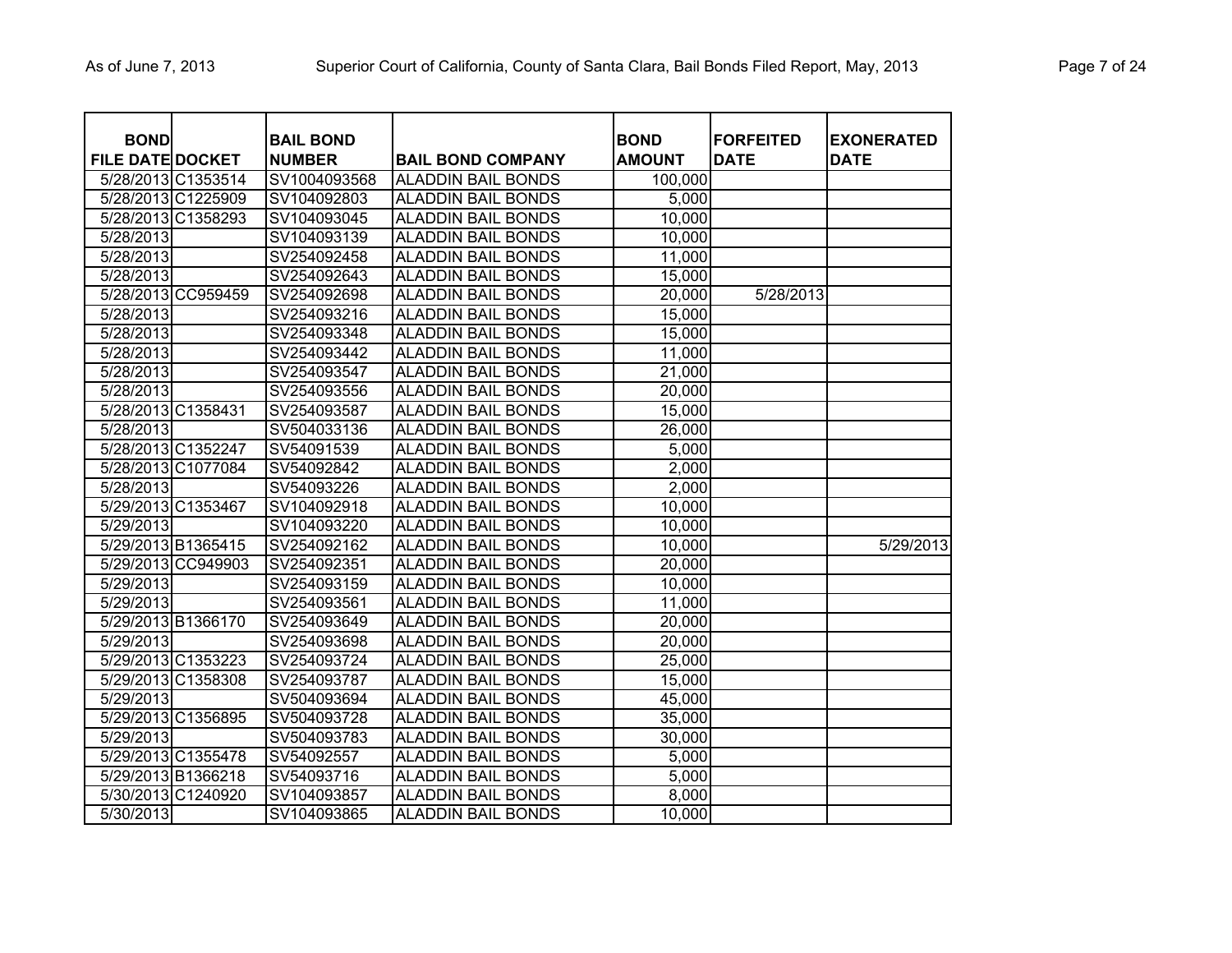| <b>BOND</b><br><b>FILE DATE DOCKET</b> |                    | <b>BAIL BOND</b><br><b>NUMBER</b> | <b>BAIL BOND COMPANY</b>      | <b>BOND</b><br><b>AMOUNT</b> | <b>FORFEITED</b><br><b>DATE</b> | <b>EXONERATED</b><br><b>DATE</b> |
|----------------------------------------|--------------------|-----------------------------------|-------------------------------|------------------------------|---------------------------------|----------------------------------|
| 5/30/2013 C1353439                     |                    | SV104093949                       | <b>ALADDIN BAIL BONDS</b>     | 10,000                       |                                 |                                  |
|                                        | 5/30/2013 CC950826 | SV104094045                       | <b>ALADDIN BAIL BONDS</b>     | 10,000                       |                                 |                                  |
| 5/30/2013 F1245191                     |                    | SV254093646                       | <b>ALADDIN BAIL BONDS</b>     | 20,000                       |                                 |                                  |
| 5/30/2013                              |                    | SV254093880                       | <b>ALADDIN BAIL BONDS</b>     | 11,000                       |                                 |                                  |
| 5/30/2013                              |                    | SV254093950                       | <b>ALADDIN BAIL BONDS</b>     | 15,000                       |                                 |                                  |
| 5/30/2013 C1349652                     |                    | SV254094007                       | <b>ALADDIN BAIL BONDS</b>     | 10,000                       |                                 |                                  |
|                                        | 5/30/2013 CC774974 | SV254094042                       | <b>ALADDIN BAIL BONDS</b>     | 20,000                       |                                 |                                  |
|                                        | 5/30/2013 CC816474 | SV254094043                       | <b>ALADDIN BAIL BONDS</b>     | 20,000                       |                                 |                                  |
| 5/30/2013 F1346712                     |                    | SV504093750                       | <b>ALADDIN BAIL BONDS</b>     | 15,000                       |                                 |                                  |
| 5/30/2013 C1356827                     |                    | SV504093945                       | <b>ALADDIN BAIL BONDS</b>     | 50,000                       |                                 |                                  |
| 5/30/2013 C1355091                     |                    | SV54093858                        | <b>ALADDIN BAIL BONDS</b>     | 1,500                        |                                 |                                  |
| 5/30/2013 C1355632                     |                    | SV54093997                        | <b>ALADDIN BAIL BONDS</b>     | 5,000                        |                                 |                                  |
| 5/31/2013 C1355735                     |                    | SV104094300                       | <b>ALADDIN BAIL BONDS</b>     | 10,000                       |                                 |                                  |
| 5/31/2013                              |                    | SV104094307                       | <b>ALADDIN BAIL BONDS</b>     | 10,000                       |                                 |                                  |
| 5/31/2013 C1351886                     |                    | SV254092029                       | <b>ALADDIN BAIL BONDS</b>     | 25,000                       |                                 |                                  |
|                                        | 5/31/2013 C1358284 | SV254094234                       | <b>ALADDIN BAIL BONDS</b>     | 25,000                       |                                 |                                  |
| 5/31/2013 C1229037                     |                    | SV54094187                        | <b>ALADDIN BAIL BONDS</b>     | 5,000                        |                                 |                                  |
|                                        | 5/7/2013 CC958474  | LX1510032610                      | ALICE CORTEZ BAIL BONDS       | 5,000                        |                                 |                                  |
|                                        | 5/8/2013 F1346416  | 2013AA078831                      | ALICE CORTEZ BAIL BONDS       | 1,000                        |                                 |                                  |
|                                        | 5/8/2013 F1346628  | 2013AA078832                      | ALICE CORTEZ BAIL BONDS       | 5,000                        |                                 |                                  |
| 5/15/2013 F1242955                     |                    | 2013BB017481                      | ALICE CORTEZ BAIL BONDS       | 7,000                        |                                 |                                  |
| 5/21/2013                              |                    | 2013BB017482                      | ALICE CORTEZ BAIL BONDS       | 10,000                       |                                 |                                  |
| 5/29/2013                              |                    | 2013BB017483                      | ALICE CORTEZ BAIL BONDS       | 10,000                       |                                 |                                  |
|                                        | 5/1/2013 C1358425  | 5112164461                        | <b>ALL PRO BAIL BONDS</b>     | 5,000                        |                                 |                                  |
|                                        | 5/1/2013 C1354179  |                                   | 5550972905 ALL PRO BAIL BONDS | 40,000                       |                                 |                                  |
|                                        | 5/1/2013 F1346696  |                                   | 5550984162 ALL PRO BAIL BONDS | 50,000                       |                                 |                                  |
| $\sqrt{5/2/2013}$                      |                    |                                   | 5112164432 ALL PRO BAIL BONDS | 10,000                       |                                 | 5/28/2013                        |
|                                        | 5/2/2013 C1349343  |                                   | 5112164502 ALL PRO BAIL BONDS | 7,500                        |                                 |                                  |
|                                        | 5/2/2013 B1364935  |                                   | 5271679699 ALL PRO BAIL BONDS | 15,000                       |                                 |                                  |
|                                        | 5/2/2013 C1117306  |                                   | 5550983574 ALL PRO BAIL BONDS | 30,000                       |                                 |                                  |
|                                        | 5/2/2013 B1262034  |                                   | 5550983587 ALL PRO BAIL BONDS | 50,000                       | 5/6/2013                        |                                  |
|                                        | 5/2/2013 B1365474  |                                   | 5550984159 ALL PRO BAIL BONDS | 45,000                       |                                 |                                  |
|                                        | 5/2/2013 C1352344  |                                   | 5801569939 ALL PRO BAIL BONDS | 5,000                        |                                 |                                  |
|                                        | 5/2/2013 C1245877  |                                   | 5801570003 ALL PRO BAIL BONDS | 5,000                        |                                 |                                  |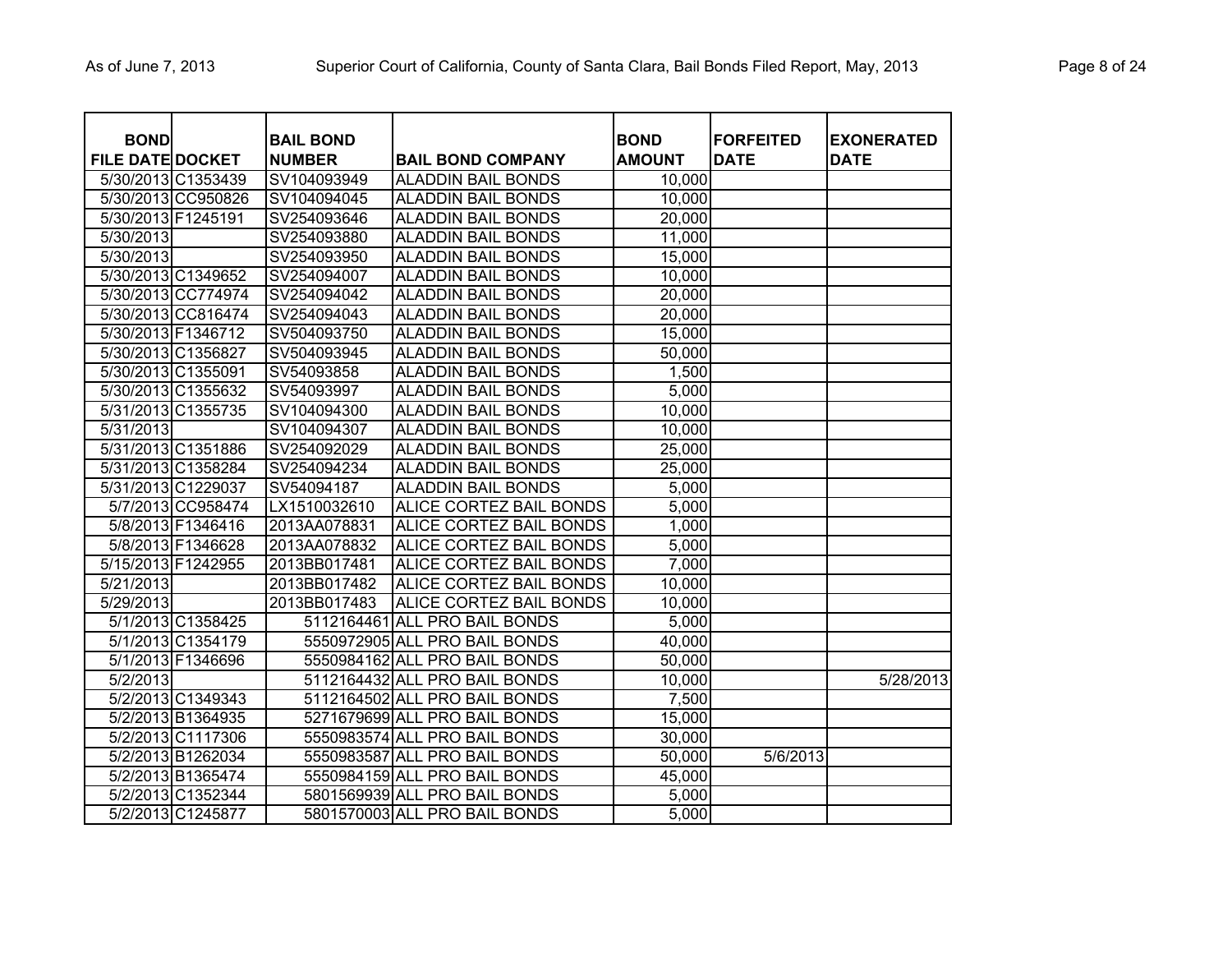| <b>BOND</b><br><b>FILE DATE DOCKET</b> |                   | <b>BAIL BOND</b><br><b>NUMBER</b> | <b>BAIL BOND COMPANY</b>      | <b>BOND</b><br><b>AMOUNT</b> | <b>FORFEITED</b><br><b>DATE</b> | <b>EXONERATED</b><br><b>DATE</b> |
|----------------------------------------|-------------------|-----------------------------------|-------------------------------|------------------------------|---------------------------------|----------------------------------|
|                                        | 5/3/2013 F1345627 |                                   | 5112164515 ALL PRO BAIL BONDS | 10,000                       |                                 |                                  |
|                                        | 5/3/2013 C1356517 |                                   | 5112164528 ALL PRO BAIL BONDS | 10,000                       |                                 |                                  |
|                                        | 5/6/2013 C1353553 |                                   | 5271679686 ALL PRO BAIL BONDS | 10,000                       |                                 |                                  |
|                                        | 5/6/2013 C1071730 |                                   | 5271679701 ALL PRO BAIL BONDS | 15,000                       |                                 |                                  |
|                                        | 5/6/2013 C1349507 |                                   | 5271679714 ALL PRO BAIL BONDS | 25,000                       |                                 |                                  |
|                                        | 5/6/2013 C1355778 |                                   | 5271679798 ALL PRO BAIL BONDS | 10,000                       |                                 |                                  |
|                                        | 5/6/2013 C1356303 |                                   | 5271679813 ALL PRO BAIL BONDS | 15,000                       |                                 |                                  |
|                                        | 5/6/2013 C1357584 |                                   | 5550983561 ALL PRO BAIL BONDS | 1,000                        |                                 |                                  |
|                                        | 5/6/2013 B1260686 |                                   | 5801569971 ALL PRO BAIL BONDS | 5,000                        |                                 |                                  |
|                                        | 5/7/2013 C1240324 |                                   | 5112141763 ALL PRO BAIL BONDS | 10,000                       |                                 |                                  |
|                                        | 5/7/2013 C1352185 |                                   | 5112164429 ALL PRO BAIL BONDS | 10,000                       |                                 |                                  |
|                                        | 5/7/2013 F1346836 |                                   | 5112164474 ALL PRO BAIL BONDS | 10,000                       |                                 |                                  |
| 5/7/2013                               |                   |                                   | 5271679727 ALL PRO BAIL BONDS | 10,000                       |                                 |                                  |
| 5/7/2013                               |                   |                                   | 5271679730 ALL PRO BAIL BONDS | 15,000                       |                                 |                                  |
|                                        | 5/7/2013 C1351224 |                                   | 5801569885 ALL PRO BAIL BONDS | 5,000                        |                                 |                                  |
| 5/7/2013                               |                   |                                   | 5801569968 ALL PRO BAIL BONDS | 5,000                        |                                 | 5/30/2013                        |
| 5/8/2013                               |                   |                                   | 5271679800 ALL PRO BAIL BONDS | 10,000                       |                                 |                                  |
|                                        | 5/8/2013 C1355923 |                                   | 5271679826 ALL PRO BAIL BONDS | 10,000                       |                                 |                                  |
|                                        | 5/8/2013 C1358068 |                                   | 5271679868 ALL PRO BAIL BONDS | 25,000                       |                                 |                                  |
|                                        | 5/8/2013 F1346783 |                                   | 5801569926 ALL PRO BAIL BONDS | 1,000                        |                                 |                                  |
|                                        | 5/9/2013 B1366378 |                                   | 5105333759 ALL PRO BAIL BONDS | 25,000                       |                                 |                                  |
|                                        | 5/9/2013 B1366671 |                                   | 5271646077 ALL PRO BAIL BONDS | 21,000                       |                                 |                                  |
|                                        | 5/9/2013 B1366219 |                                   | 5271679839 ALL PRO BAIL BONDS | 11,000                       |                                 |                                  |
|                                        | 5/9/2013 C1357368 |                                   | 5550961998 ALL PRO BAIL BONDS | 11,000                       |                                 |                                  |
| 5/10/2013 F1245153                     |                   |                                   | 5112098768 ALL PRO BAIL BONDS | 10,000                       |                                 |                                  |
| 5/10/2013 C1354126                     |                   |                                   | 5271693365 ALL PRO BAIL BONDS | 15,000                       |                                 |                                  |
| 5/10/2013 C1353009                     |                   |                                   | 5271693381 ALL PRO BAIL BONDS | 25,000                       |                                 |                                  |
| 5/10/2013 C1348224                     |                   |                                   | 5271693394 ALL PRO BAIL BONDS | 5,000                        |                                 |                                  |
| 5/13/2013                              |                   |                                   | 555096200 ALL PRO BAIL BONDS  | 30,000                       |                                 |                                  |
| 5/13/2013                              |                   |                                   | 5105336606 ALL PRO BAIL BONDS | 80,000                       |                                 |                                  |
| 5/13/2013                              |                   |                                   | 5271679842 ALL PRO BAIL BONDS | 15,000                       |                                 |                                  |
| 5/13/2013                              |                   |                                   | 5271693419 ALL PRO BAIL BONDS | 16,000                       |                                 |                                  |
| 5/13/2013                              |                   |                                   | 5271693422 ALL PRO BAIL BONDS | 15,000                       |                                 |                                  |
| 5/13/2013                              |                   |                                   | 5271693435 ALL PRO BAIL BONDS | 10,000                       |                                 |                                  |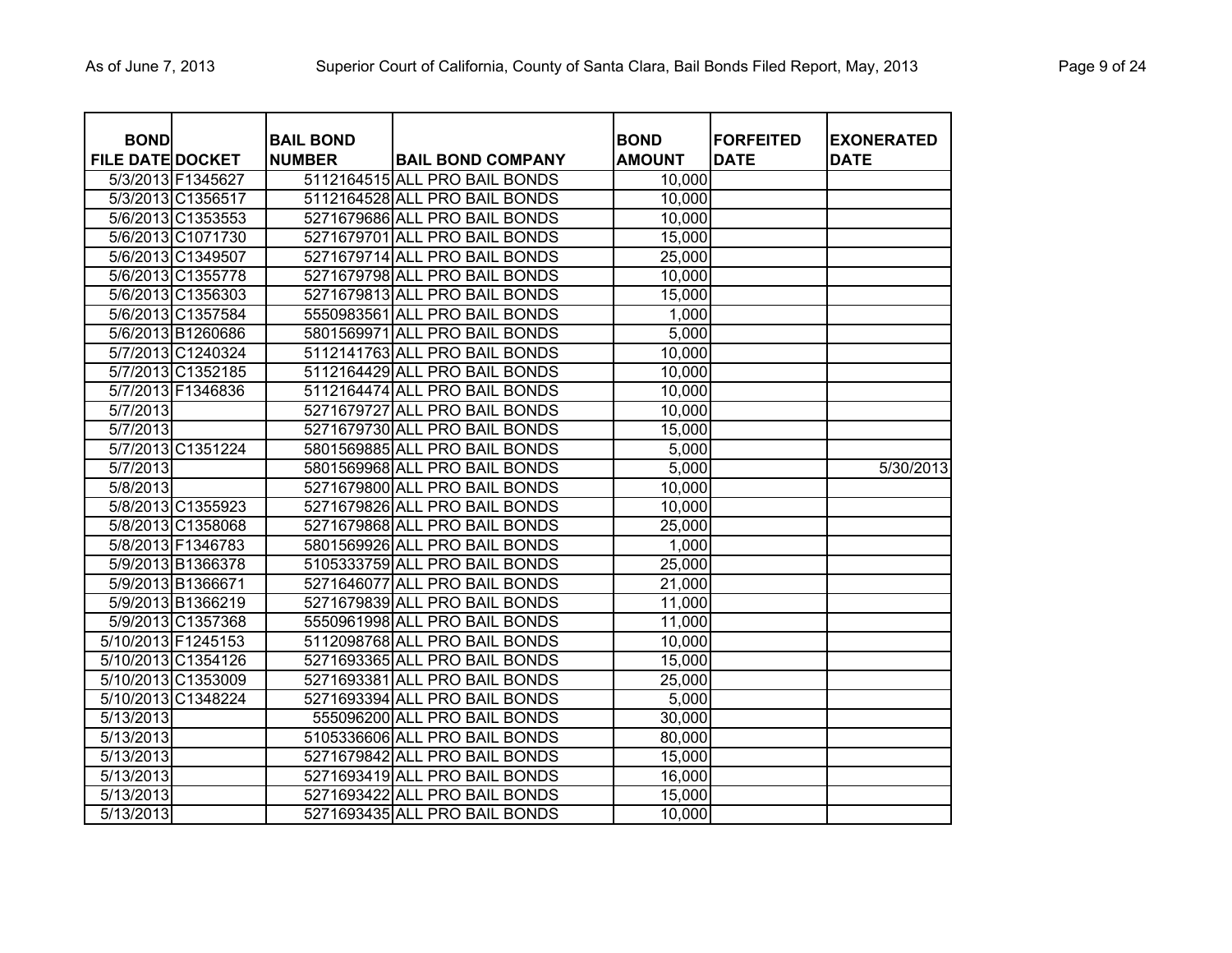| <b>BOND</b>             |                    | <b>BAIL BOND</b> |                               | <b>BOND</b>   | <b>FORFEITED</b> | <b>EXONERATED</b> |
|-------------------------|--------------------|------------------|-------------------------------|---------------|------------------|-------------------|
| <b>FILE DATE DOCKET</b> |                    | <b>NUMBER</b>    | <b>BAIL BOND COMPANY</b>      | <b>AMOUNT</b> | <b>DATE</b>      | <b>DATE</b>       |
|                         | 5/13/2013 C1356277 |                  | 5271693546 ALL PRO BAIL BONDS | 25,000        |                  |                   |
|                         | 5/13/2013 C1237217 |                  | 5801569997 ALL PRO BAIL BONDS | 5,000         |                  |                   |
|                         | 5/14/2013 C1243261 |                  | 5105336594 ALL PRO BAIL BONDS | 100,000       |                  |                   |
|                         | 5/14/2013 B1365827 |                  | 5801409628 ALL PRO BAIL BONDS | 5,000         |                  |                   |
|                         | 5/15/2013 C1354376 |                  | 5105326498 ALL PRO BAIL BONDS | 10,000        |                  |                   |
|                         | 5/15/2013 C1357007 |                  | 5112182065 ALL PRO BAIL BONDS | 10,000        |                  |                   |
|                         | 5/15/2013 C1353015 |                  | 5112182106 ALL PRO BAIL BONDS | 10,000        |                  |                   |
| 5/15/2013               |                    |                  | 5271693550 ALL PRO BAIL BONDS | 1,000         |                  |                   |
|                         | 5/16/2013 B1263370 |                  | 5112182094 ALL PRO BAIL BONDS | 10,000        |                  |                   |
|                         | 5/16/2013 C1357360 |                  | 5271693518 ALL PRO BAIL BONDS | 20,000        | 5/28/2013        |                   |
|                         | 5/16/2013 C1083405 |                  | 5271693521 ALL PRO BAIL BONDS | 15,000        |                  |                   |
|                         | 5/16/2013 B1364827 |                  | 5550993089 ALL PRO BAIL BONDS | 50,000        |                  |                   |
| 5/17/2013               |                    |                  | 5271693451 ALL PRO BAIL BONDS | 25,000        |                  |                   |
|                         | 5/17/2013 C1356888 |                  | 5271693464 ALL PRO BAIL BONDS | 25,000        |                  |                   |
|                         | 5/17/2013 C1356912 |                  | 5550993034 ALL PRO BAIL BONDS | 35,000        | 5/17/2013        |                   |
|                         | 5/17/2013 C1223487 |                  | 5550993092 ALL PRO BAIL BONDS | 40,000        |                  |                   |
|                         | 5/17/2013 C1353173 |                  | 5550993104 ALL PRO BAIL BONDS | 40,000        |                  |                   |
|                         | 5/20/2013 C1243860 |                  | 511218206 ALL PRO BAIL BONDS  | 10,000        |                  |                   |
|                         | 5/20/2013 CC782789 |                  | 555099302 ALL PRO BAIL BONDS  | 40,000        |                  |                   |
|                         | 5/20/2013 C1231476 |                  | 5271693534 ALL PRO BAIL BONDS | 10,000        |                  |                   |
|                         | 5/20/2013 C1347738 |                  | 5271693547 ALL PRO BAIL BONDS | 10,000        |                  |                   |
|                         | 5/20/2013 C1356025 |                  | 5271697855 ALL PRO BAIL BONDS | 26,000        |                  |                   |
|                         | 5/21/2013 B1366530 |                  | 5112182078 ALL PRO BAIL BONDS | 2,000         |                  |                   |
|                         | 5/21/2013 B1261900 |                  | 5112187200 ALL PRO BAIL BONDS | 10,000        |                  |                   |
| 5/21/2013               |                    |                  | 5271693505 ALL PRO BAIL BONDS | 15,000        |                  |                   |
| 5/21/2013               |                    |                  | 5271697868 ALL PRO BAIL BONDS | 25,000        |                  |                   |
|                         | 5/22/2013 C1352834 |                  | 5801547379 ALL PRO BAIL BONDS | 5,000         |                  |                   |
|                         | 5/23/2013 C1348773 |                  | 5105336578 ALL PRO BAIL BONDS | 100,000       |                  |                   |
|                         | 5/23/2013 C1356770 |                  | 5112187354 ALL PRO BAIL BONDS | 10,000        |                  |                   |
| 5/23/2013               |                    |                  | 5271693493 ALL PRO BAIL BONDS | 15,000        |                  |                   |
| 5/23/2013               |                    |                  | 5271697842 ALL PRO BAIL BONDS | 15,000        |                  |                   |
| 5/24/2013               |                    |                  | 5112187213 ALL PRO BAIL BONDS | 11,000        |                  |                   |
| 5/24/2013               |                    |                  | 5112187338 ALL PRO BAIL BONDS | 10,000        |                  |                   |
|                         | 5/24/2013 C1351286 |                  | 5112187341 ALL PRO BAIL BONDS | 5,000         |                  |                   |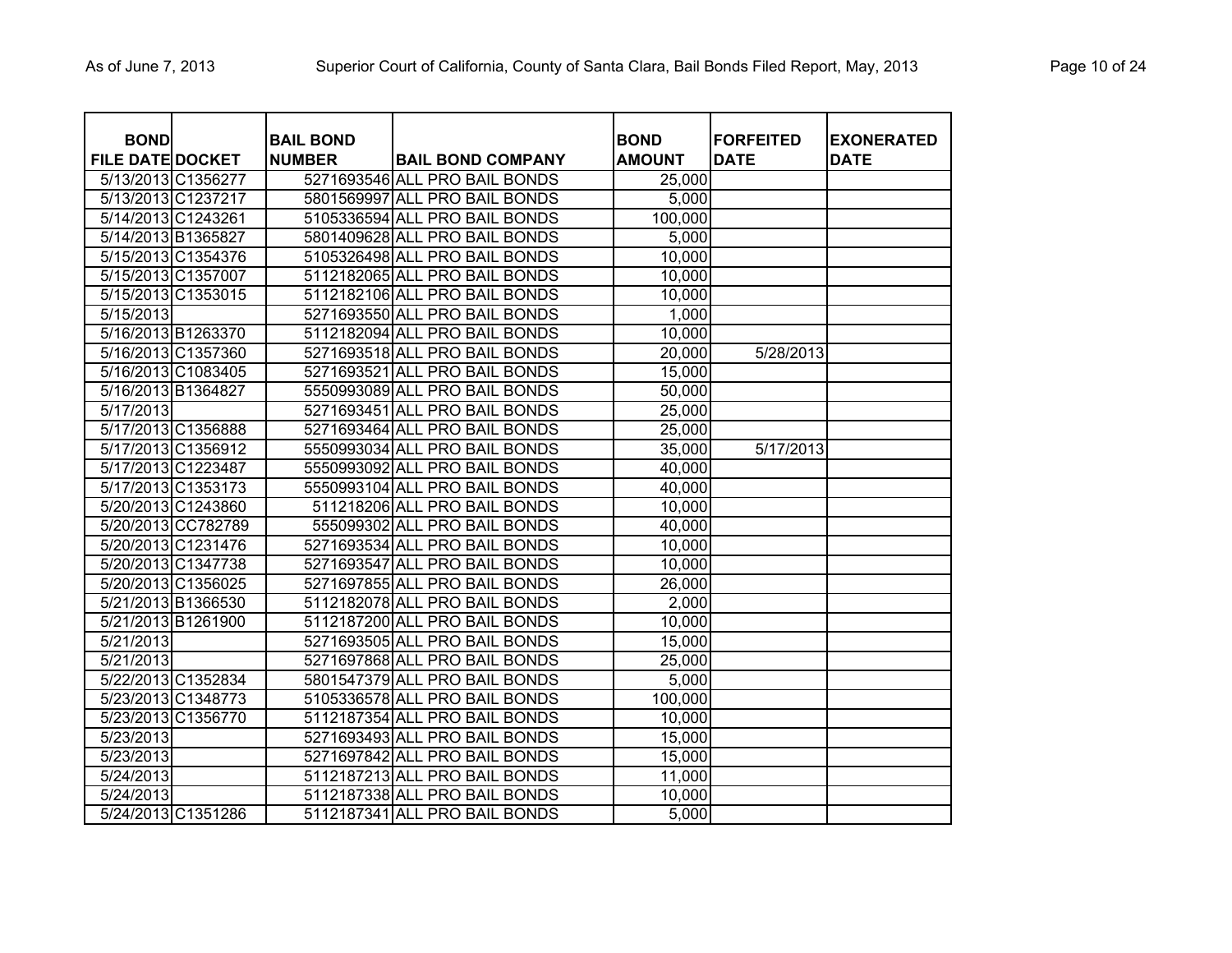| <b>BOND</b>             |                    | <b>BAIL BOND</b> |                               | <b>BOND</b>         | <b>FORFEITED</b> | <b>EXONERATED</b> |
|-------------------------|--------------------|------------------|-------------------------------|---------------------|------------------|-------------------|
| <b>FILE DATE DOCKET</b> |                    | <b>NUMBER</b>    | <b>BAIL BOND COMPANY</b>      | <b>AMOUNT</b>       | <b>DATE</b>      | <b>DATE</b>       |
| 5/28/2013               |                    |                  | 5112187325 ALL PRO BAIL BONDS | 10,000              |                  |                   |
|                         | 5/28/2013 BB725722 |                  | 5271662635 ALL PRO BAIL BONDS | 20,000              |                  |                   |
|                         | 5/28/2013 C1358510 |                  | 5550993018 ALL PRO BAIL BONDS | 40,000              |                  |                   |
|                         | 5/28/2013 C1357052 |                  | 5550993047 ALL PRO BAIL BONDS | 27,000              |                  |                   |
| 5/28/2013               |                    |                  | 5550995658 ALL PRO BAIL BONDS | 40,000              |                  |                   |
| 5/28/2013               |                    |                  | 5550995661 ALL PRO BAIL BONDS | 25,000              |                  |                   |
| 5/28/2013 C1353144      |                    |                  | 5801596559 ALL PRO BAIL BONDS | 2,500               |                  |                   |
| 5/28/2013 C1243029      |                    |                  | 5801596588 ALL PRO BAIL BONDS | 5,000               |                  |                   |
| 5/28/2013 C1242789      |                    |                  | 5801596591 ALL PRO BAIL BONDS | 5,000               |                  |                   |
| 5/28/2013 C1120955      |                    |                  | 5801602924 ALL PRO BAIL BONDS | 5,000               |                  |                   |
|                         | 5/29/2013 BB942514 |                  | 5112145534 ALL PRO BAIL BONDS | 7,000               |                  |                   |
| 5/29/2013               |                    |                  | 5112187268 ALL PRO BAIL BONDS | 10,000              |                  |                   |
| 5/29/2013 F1346908      |                    |                  | 5112187309 ALL PRO BAIL BONDS | 10,000              | 5/29/2013        |                   |
| 5/29/2013               |                    |                  | 5271693480 ALL PRO BAIL BONDS | 25,000              |                  |                   |
| 5/29/2013               |                    |                  | 5271697839 ALL PRO BAIL BONDS | 25,000              |                  |                   |
| 5/29/2013 C1353034      |                    |                  | 5271697884 ALL PRO BAIL BONDS | 20,000              |                  |                   |
|                         | 5/29/2013 C1358124 |                  | 5550962010 ALL PRO BAIL BONDS | 50,000              |                  |                   |
| 5/30/2013 B1364915      |                    |                  | 5112165848 ALL PRO BAIL BONDS | 10,000              |                  |                   |
| 5/30/2013 C1357855      |                    |                  | 5112187284 ALL PRO BAIL BONDS | 1,000               |                  |                   |
| 5/30/2013               |                    |                  | 5112187297 ALL PRO BAIL BONDS | 10,000              |                  |                   |
|                         | 5/30/2013 C1357435 |                  | 5550995645 ALL PRO BAIL BONDS | 17,000              |                  |                   |
| 5/31/2013 C1355873      |                    |                  | 5550993076 ALL PRO BAIL BONDS | 20,000              |                  |                   |
| 5/7/2013                |                    | IS30K143600      | <b>AMIGO BAIL BONDS</b>       | 30,000              |                  |                   |
| 5/15/2013 B1262906      |                    | IS30K143599      | <b>AMIGO BAIL BONDS</b>       | 10,000              |                  |                   |
| 5/23/2013               |                    | IS50K82742       | <b>AMIGO BAIL BONDS</b>       | 11,000              |                  |                   |
| 5/28/2013 C1231865      |                    | IS50K83800       | <b>AMIGO BAIL BONDS</b>       | 5,000               |                  |                   |
| 5/29/2013 B1366727      |                    | IS50K82743       | <b>AMIGO BAIL BONDS</b>       | 25,000              |                  |                   |
|                         | 5/1/2013 C1351212  | T10050407345     | <b>BAD BOYS BAIL BONDS</b>    | 60,000              |                  |                   |
|                         | 5/1/2013 F1346897  | T2550407087      | <b>BAD BOYS BAIL BONDS</b>    | 11,000              |                  |                   |
|                         | 5/1/2013 C1356192  | T5050407325      | <b>BAD BOYS BAIL BONDS</b>    | $\overline{50,000}$ |                  |                   |
|                         | 5/1/2013 C1354643  | T550407262       | <b>BAD BOYS BAIL BONDS</b>    | 5,000               |                  |                   |
|                         | 5/1/2013 C1247602  | T550407264       | <b>BAD BOYS BAIL BONDS</b>    | 5,000               |                  |                   |
|                         | 5/2/2013 F1347057  | T2550407300      | <b>BAD BOYS BAIL BONDS</b>    | 25,000              |                  |                   |
| 5/2/2013                |                    | T2550407301      | <b>BAD BOYS BAIL BONDS</b>    | 15,000              |                  |                   |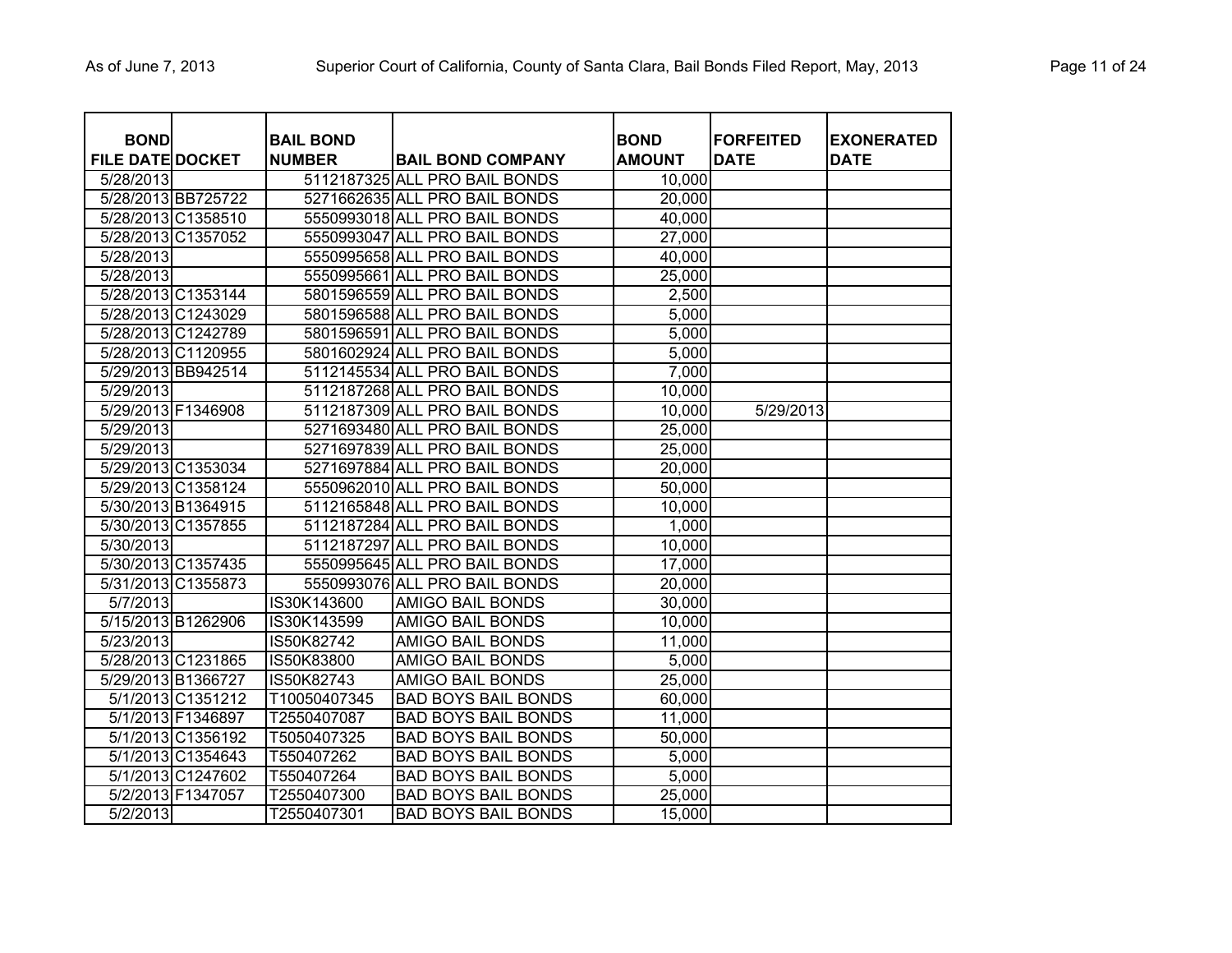| <b>BOND</b><br><b>FILE DATE DOCKET</b> |                    | <b>BAIL BOND</b><br><b>NUMBER</b> | <b>BAIL BOND COMPANY</b>   | <b>BOND</b><br><b>AMOUNT</b> | <b>FORFEITED</b><br><b>DATE</b> | <b>EXONERATED</b><br><b>DATE</b> |
|----------------------------------------|--------------------|-----------------------------------|----------------------------|------------------------------|---------------------------------|----------------------------------|
|                                        | 5/2/2013 C1356549  | T550407269                        | <b>BAD BOYS BAIL BONDS</b> | 5,000                        |                                 | 5/20/2013                        |
|                                        | 5/3/2013 C1356980  | T1050407281                       | <b>BAD BOYS BAIL BONDS</b> | 10,000                       |                                 |                                  |
| 5/6/2013                               |                    | T1050399100                       | <b>BAD BOYS BAIL BONDS</b> | 10,000                       |                                 |                                  |
|                                        | 5/6/2013 C1357138  | T2550403675                       | <b>BAD BOYS BAIL BONDS</b> | 20,000                       |                                 |                                  |
| 5/6/2013                               |                    | T2550404173                       | <b>BAD BOYS BAIL BONDS</b> | 25,000                       |                                 |                                  |
|                                        | 5/6/2013 C1356349  | T2550407080                       | <b>BAD BOYS BAIL BONDS</b> | 15,000                       |                                 |                                  |
| 5/6/2013                               |                    | T2550407081                       | <b>BAD BOYS BAIL BONDS</b> | 25,000                       |                                 |                                  |
|                                        | 5/6/2013 C1350608  | T2550407083                       | <b>BAD BOYS BAIL BONDS</b> | 25,000                       |                                 |                                  |
| 5/6/2013                               |                    | T5050407101                       | <b>BAD BOYS BAIL BONDS</b> | 15,000                       |                                 |                                  |
|                                        | 5/6/2013 C1356012  | T5050407322                       | <b>BAD BOYS BAIL BONDS</b> | 50,000                       |                                 |                                  |
|                                        | 5/7/2013 C1354941  | C1354941                          | <b>BAD BOYS BAIL BONDS</b> | 30,000                       |                                 |                                  |
|                                        | 5/7/2013 B1366432  | T10050407346                      | <b>BAD BOYS BAIL BONDS</b> | 75,000                       |                                 |                                  |
|                                        | 5/7/2013 C1356313  | T10050407347                      | <b>BAD BOYS BAIL BONDS</b> | 56,000                       |                                 |                                  |
|                                        | 5/7/2013 C1355447  | T10050408113                      | <b>BAD BOYS BAIL BONDS</b> | 100,000                      | 5/30/2013                       |                                  |
| 5/7/2013                               |                    | T1050398890                       | <b>BAD BOYS BAIL BONDS</b> | 10,000                       |                                 |                                  |
|                                        | 5/7/2013 B1366211  | T1050398891                       | <b>BAD BOYS BAIL BONDS</b> | 10,000                       |                                 |                                  |
| 5/7/2013                               |                    | T1050407276                       | <b>BAD BOYS BAIL BONDS</b> | 10,000                       |                                 |                                  |
|                                        | 5/7/2013 B1366432  | T2550403676                       | <b>BAD BOYS BAIL BONDS</b> | 25,000                       |                                 |                                  |
| 5/7/2013                               |                    | T2550404174                       | <b>BAD BOYS BAIL BONDS</b> | 20,000                       |                                 | 6/4/2013                         |
|                                        | 5/7/2013 B1258941  | T5050404097                       | <b>BAD BOYS BAIL BONDS</b> | 50,000                       |                                 |                                  |
|                                        | 5/7/2013 C1356030  | T5050407103                       | <b>BAD BOYS BAIL BONDS</b> | 50,000                       |                                 |                                  |
|                                        | 5/7/2013 C1352206  | T550402808                        | <b>BAD BOYS BAIL BONDS</b> | 5,000                        |                                 |                                  |
|                                        | 5/7/2013 C1228374  | T550407268                        | <b>BAD BOYS BAIL BONDS</b> | 5,000                        |                                 |                                  |
|                                        | 5/7/2013 C1348334  | T5850406483                       | <b>BAD BOYS BAIL BONDS</b> | 2,000                        |                                 |                                  |
| 5/8/2013                               |                    | T1050407068                       | <b>BAD BOYS BAIL BONDS</b> | 5,000                        |                                 | 5/20/2013                        |
| 5/8/2013                               |                    | T2550407086                       | <b>BAD BOYS BAIL BONDS</b> | 25,000                       |                                 |                                  |
|                                        | 5/9/2013 C1093399  | T1050407067                       | <b>BAD BOYS BAIL BONDS</b> | 5,000                        |                                 |                                  |
|                                        | 5/9/2013 CC958429  | T1050407071                       | <b>BAD BOYS BAIL BONDS</b> | 10,000                       |                                 |                                  |
|                                        | 5/9/2013 C1353442  | T2550407085                       | <b>BAD BOYS BAIL BONDS</b> | 5,000                        |                                 |                                  |
|                                        | 5/9/2013 C1239685  | T5050401102                       | <b>BAD BOYS BAIL BONDS</b> | 50,000                       |                                 |                                  |
|                                        | 5/9/2013 C1354386  | T550395082                        | <b>BAD BOYS BAIL BONDS</b> | 5,000                        |                                 |                                  |
|                                        | 5/10/2013 C1243686 | T10050408114                      | <b>BAD BOYS BAIL BONDS</b> | 75,000                       |                                 |                                  |
|                                        | 5/10/2013 B1366171 | T2550403678                       | <b>BAD BOYS BAIL BONDS</b> | 25,000                       | 6/5/2013                        |                                  |
|                                        | 5/10/2013 B1366457 | T2550407082                       | <b>BAD BOYS BAIL BONDS</b> | 13,000                       |                                 |                                  |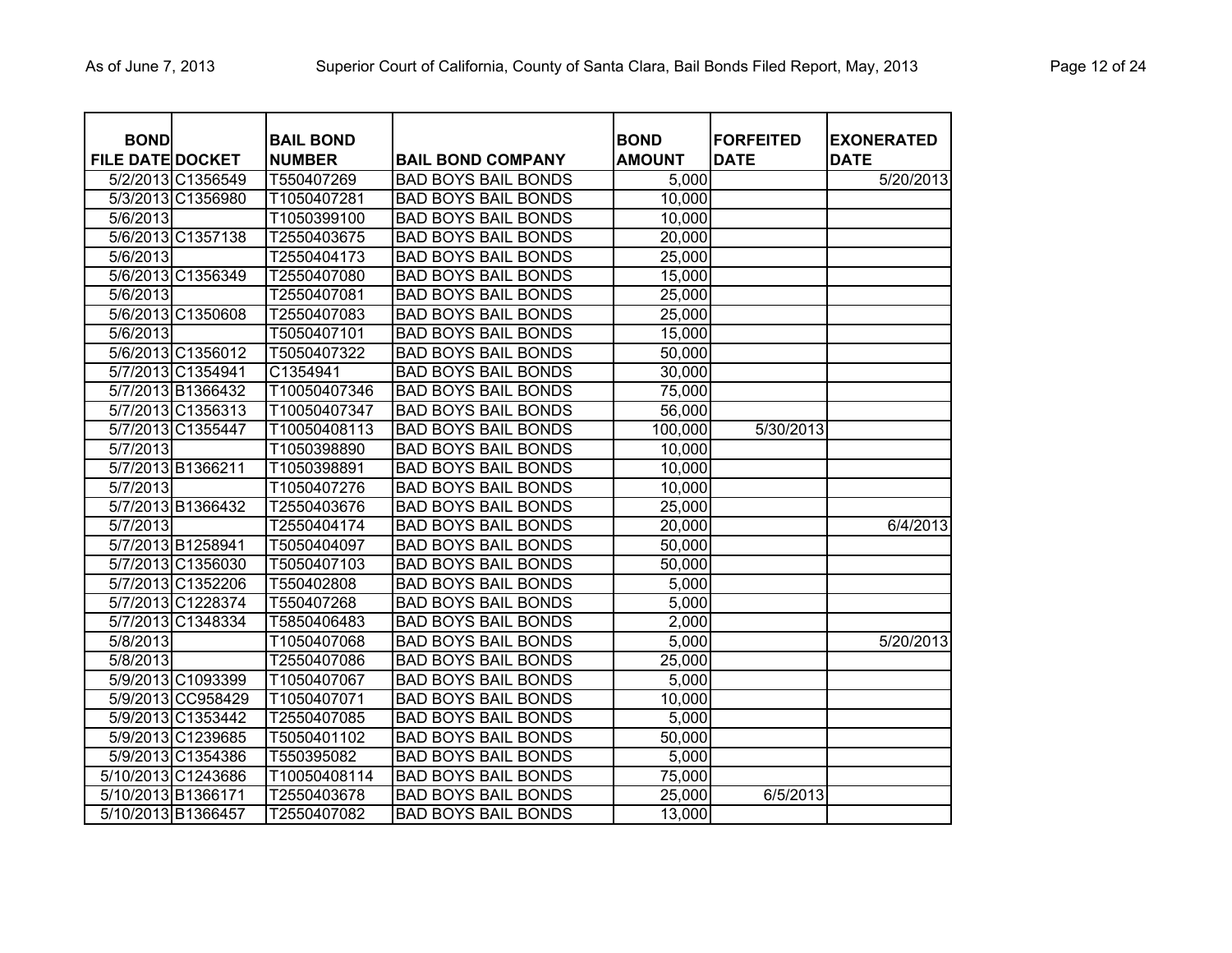| <b>BOND</b>             |                    | <b>BAIL BOND</b> |                            | <b>BOND</b>   | <b>FORFEITED</b> | <b>EXONERATED</b> |
|-------------------------|--------------------|------------------|----------------------------|---------------|------------------|-------------------|
| <b>FILE DATE DOCKET</b> |                    | <b>NUMBER</b>    | <b>BAIL BOND COMPANY</b>   | <b>AMOUNT</b> | <b>DATE</b>      | <b>DATE</b>       |
| 5/13/2013               |                    | T1050402698      | <b>BAD BOYS BAIL BONDS</b> | 10,000        |                  |                   |
|                         | 5/13/2013 C1349632 | T2550402841      | <b>BAD BOYS BAIL BONDS</b> | 15,000        |                  |                   |
|                         | 5/13/2013 B1366434 | T2550407084      | <b>BAD BOYS BAIL BONDS</b> | 25,000        |                  |                   |
| 5/13/2013 B1365621      |                    | T2550407296      | <b>BAD BOYS BAIL BONDS</b> | 25,000        |                  |                   |
|                         | 5/13/2013 C1357440 | T2550407297      | <b>BAD BOYS BAIL BONDS</b> | 20,000        |                  |                   |
|                         | 5/13/2013 C1353311 | T5050407100      | <b>BAD BOYS BAIL BONDS</b> | 50,000        |                  |                   |
|                         | 5/13/2013 B1157201 | T550408063       | <b>BAD BOYS BAIL BONDS</b> | 3,000         |                  |                   |
|                         | 5/13/2013 C1357319 | T550408259       | <b>BAD BOYS BAIL BONDS</b> | 5,000         |                  |                   |
|                         | 5/14/2013 C1356498 | T10050407116     | <b>BAD BOYS BAIL BONDS</b> | 100,000       |                  |                   |
|                         | 5/14/2013 C1356921 | T10050407117     | <b>BAD BOYS BAIL BONDS</b> | 75,000        |                  |                   |
|                         | 5/14/2013 C1357376 | T10050408320     | <b>BAD BOYS BAIL BONDS</b> | 100,000       |                  |                   |
| 5/14/2013               |                    | T2550399123      | <b>BAD BOYS BAIL BONDS</b> | 25,000        |                  | 5/28/2013         |
|                         | 5/15/2013 C1358200 | T2550399124      | <b>BAD BOYS BAIL BONDS</b> | 15,000        |                  |                   |
|                         | 5/15/2013 C1352207 | T550402809       | <b>BAD BOYS BAIL BONDS</b> | 5,000         |                  |                   |
|                         | 5/15/2013 C1354382 | T550407063       | <b>BAD BOYS BAIL BONDS</b> | 5,000         |                  |                   |
|                         | 5/15/2013 C1353018 | T550408262       | <b>BAD BOYS BAIL BONDS</b> | 5,000         |                  |                   |
| 5/16/2013               |                    | T1050398884      | <b>BAD BOYS BAIL BONDS</b> | 10,000        |                  |                   |
|                         | 5/16/2013 C1358350 | T5050411846      | <b>BAD BOYS BAIL BONDS</b> | 41,000        |                  |                   |
|                         | 5/16/2013 C1233628 | T550408261       | <b>BAD BOYS BAIL BONDS</b> | 5,000         |                  |                   |
|                         | 5/17/2013 C1349274 | T10050411864     | <b>BAD BOYS BAIL BONDS</b> | 90,000        |                  |                   |
| 5/17/2013               |                    | T1050399103      | <b>BAD BOYS BAIL BONDS</b> | 10,000        |                  |                   |
|                         | 5/17/2013 C1354381 | T1050399104      | <b>BAD BOYS BAIL BONDS</b> | 10,000        |                  |                   |
|                         | 5/17/2013 C1351979 | T550408260       | <b>BAD BOYS BAIL BONDS</b> | 5,000         |                  |                   |
|                         | 5/20/2013 C1355030 | T550411955       | <b>BAD BOYS BAIL BONDS</b> | 5,000         |                  |                   |
| 5/20/2013               |                    | T10050408319     | <b>BAD BOYS BAIL BONDS</b> | 100,000       |                  |                   |
| 5/20/2013               |                    | T10050408321     | <b>BAD BOYS BAIL BONDS</b> | 100,000       |                  |                   |
|                         | 5/20/2013 C1357047 | T1050404061      | <b>BAD BOYS BAIL BONDS</b> | 10,000        |                  |                   |
| 5/20/2013               |                    | T1050411971      | <b>BAD BOYS BAIL BONDS</b> | 10,000        |                  |                   |
| 5/20/2013               |                    | T1050411972      | <b>BAD BOYS BAIL BONDS</b> | 10,000        |                  |                   |
|                         | 5/20/2013 C1100019 | T550402981       | <b>BAD BOYS BAIL BONDS</b> | 5,000         |                  |                   |
|                         | 5/21/2013 F1346532 | T1050404058      | <b>BAD BOYS BAIL BONDS</b> | 10,000        |                  |                   |
| 5/21/2013               |                    | T2550403679      | <b>BAD BOYS BAIL BONDS</b> | 25,000        |                  |                   |
| 5/21/2013               |                    | T2550404070      | <b>BAD BOYS BAIL BONDS</b> | 20,000        |                  |                   |
|                         | 5/21/2013 C1357927 | T2550404071      | <b>BAD BOYS BAIL BONDS</b> | 25,000        | 6/3/2013         |                   |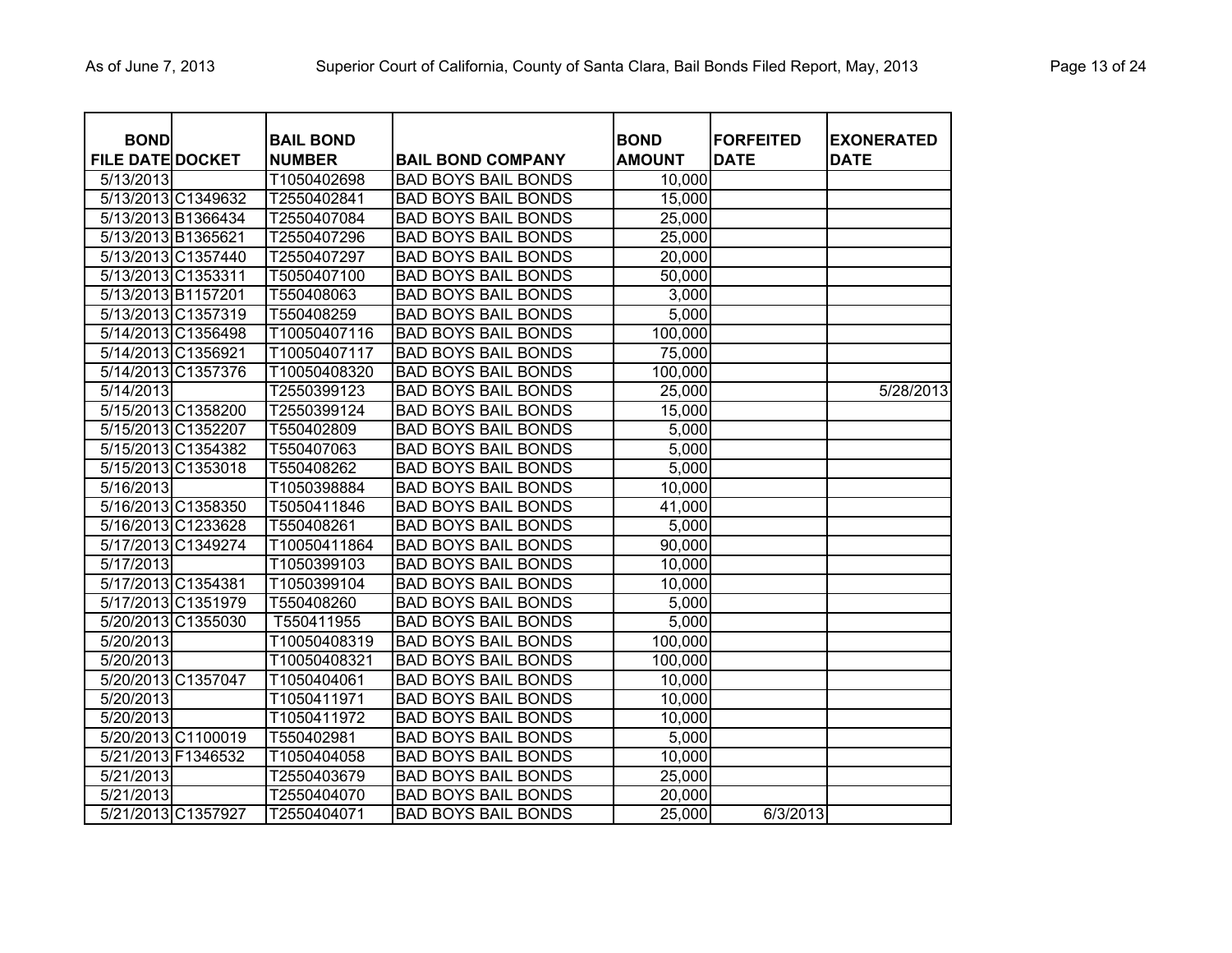| <b>BOND</b><br><b>FILE DATE DOCKET</b> |                    | <b>BAIL BOND</b><br><b>NUMBER</b> | <b>BAIL BOND COMPANY</b>   | <b>BOND</b><br><b>AMOUNT</b> | <b>FORFEITED</b><br><b>DATE</b> | <b>EXONERATED</b><br><b>DATE</b> |
|----------------------------------------|--------------------|-----------------------------------|----------------------------|------------------------------|---------------------------------|----------------------------------|
| 5/21/2013                              |                    | T5050411896                       | <b>BAD BOYS BAIL BONDS</b> | 50,000                       |                                 |                                  |
|                                        | 5/21/2013 B1365074 | T5050411898                       | <b>BAD BOYS BAIL BONDS</b> | 40,000                       |                                 |                                  |
| 5/21/2013                              |                    | T5050412012                       | <b>BAD BOYS BAIL BONDS</b> | 30,000                       |                                 |                                  |
| 5/22/2013                              |                    | T1050411968                       | <b>BAD BOYS BAIL BONDS</b> | 10,000                       |                                 |                                  |
|                                        | 5/22/2013 C1238135 | T20050408117.                     | <b>BAD BOYS BAIL BONDS</b> | 100,000                      |                                 |                                  |
|                                        | 5/22/2013 C1101742 | T2550411992                       | <b>BAD BOYS BAIL BONDS</b> | 15,000                       |                                 |                                  |
|                                        | 5/22/2013 C1349284 | T2550411993                       | <b>BAD BOYS BAIL BONDS</b> | 25,000                       |                                 |                                  |
|                                        | 5/22/2013 C1357300 | T5050412014                       | <b>BAD BOYS BAIL BONDS</b> | 10,000                       |                                 |                                  |
| 5/22/2013                              |                    | T550394290                        | <b>BAD BOYS BAIL BONDS</b> | 1,000                        |                                 |                                  |
|                                        | 5/22/2013 C1232327 | T550408268                        | <b>BAD BOYS BAIL BONDS</b> | 5,000                        |                                 |                                  |
|                                        | 5/22/2013 C1353038 | T550411957                        | <b>BAD BOYS BAIL BONDS</b> | 5,000                        |                                 |                                  |
| 5/23/2013                              |                    | T1050411973                       | <b>BAD BOYS BAIL BONDS</b> | 10,000                       |                                 |                                  |
| 5/23/2013                              |                    | T5050412013                       | <b>BAD BOYS BAIL BONDS</b> | 20,000                       |                                 |                                  |
| 5/23/2013                              |                    | T550394292                        | <b>BAD BOYS BAIL BONDS</b> | 5,000                        |                                 |                                  |
|                                        | 5/24/2013 B1366726 | T1050411976                       | <b>BAD BOYS BAIL BONDS</b> | 10,000                       |                                 |                                  |
| 5/24/2013                              |                    | T2550412342                       | <b>BAD BOYS BAIL BONDS</b> | 15,000                       |                                 |                                  |
|                                        | 5/24/2013 C1350680 | T5050412211                       | <b>BAD BOYS BAIL BONDS</b> | 36,000                       |                                 |                                  |
|                                        | 5/24/2013 C1358119 | T5050412353                       | <b>BAD BOYS BAIL BONDS</b> | 30,000                       |                                 |                                  |
|                                        | 5/24/2013 C1356600 | T5050412412                       | <b>BAD BOYS BAIL BONDS</b> | 50,000                       |                                 |                                  |
|                                        | 5/24/2013 C1357572 | T5050412414                       | <b>BAD BOYS BAIL BONDS</b> | 50,000                       |                                 |                                  |
|                                        | 5/24/2013 C1354260 | T550412384                        | <b>BAD BOYS BAIL BONDS</b> | 1,500                        |                                 | 5/29/2013                        |
| 5/28/2013                              |                    | T1050398887                       | <b>BAD BOYS BAIL BONDS</b> | 10,000                       |                                 |                                  |
| 5/28/2013                              |                    | T1050404055                       | <b>BAD BOYS BAIL BONDS</b> | 10,000                       |                                 |                                  |
| 5/28/2013                              |                    | T1050411975                       | <b>BAD BOYS BAIL BONDS</b> | 10,000                       |                                 |                                  |
| 5/28/2013                              |                    | T2550412341                       | <b>BAD BOYS BAIL BONDS</b> | 25,000                       |                                 |                                  |
| 5/28/2013                              |                    | T2550412397                       | <b>BAD BOYS BAIL BONDS</b> | 12,000                       |                                 |                                  |
|                                        | 5/28/2013 C1229471 | T2550412400                       | <b>BAD BOYS BAIL BONDS</b> | 25,000                       |                                 |                                  |
|                                        | 5/28/2013 C1355475 | T50050411917                      | <b>BAD BOYS BAIL BONDS</b> | 125,000                      |                                 |                                  |
|                                        | 5/28/2013 C1357729 | T5050412354                       | <b>BAD BOYS BAIL BONDS</b> | 50,000                       |                                 |                                  |
| 5/28/2013                              |                    | T5050412415                       | <b>BAD BOYS BAIL BONDS</b> | 50,000                       |                                 |                                  |
| 5/28/2013                              |                    | T5050412418                       | <b>BAD BOYS BAIL BONDS</b> | 30,000                       |                                 |                                  |
|                                        | 5/28/2013 C1245389 | T550412329                        | <b>BAD BOYS BAIL BONDS</b> | 5,000                        |                                 |                                  |
| 5/28/2013                              |                    | T550412330                        | <b>BAD BOYS BAIL BONDS</b> | 5,000                        |                                 |                                  |
|                                        | 5/28/2013 C1356613 | T7550411862                       | <b>BAD BOYS BAIL BONDS</b> | 75,000                       |                                 |                                  |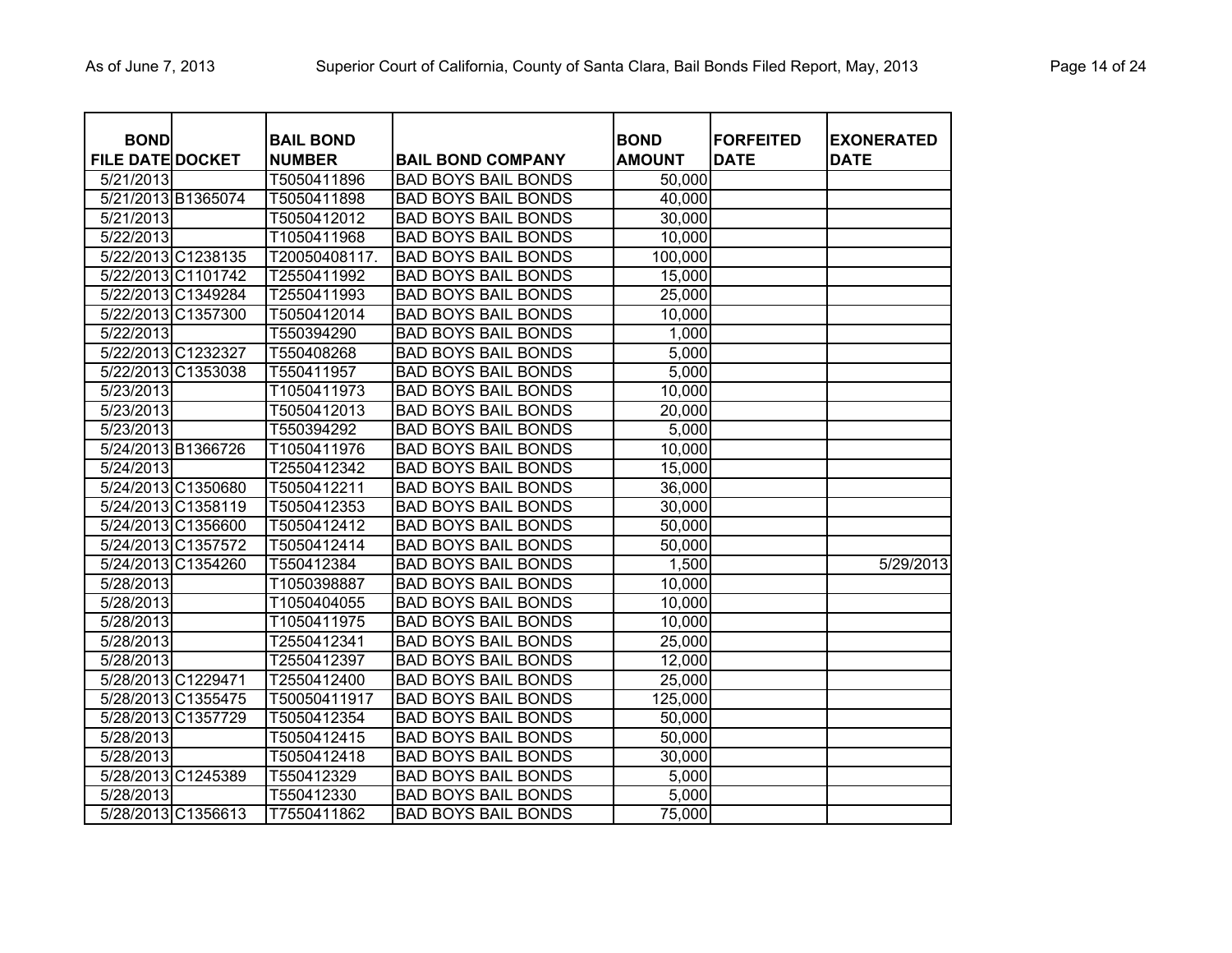| <b>BOND</b>             |                    | <b>BAIL BOND</b> |                                | <b>BOND</b>   | <b>FORFEITED</b> | <b>EXONERATED</b> |
|-------------------------|--------------------|------------------|--------------------------------|---------------|------------------|-------------------|
| <b>FILE DATE DOCKET</b> |                    | <b>NUMBER</b>    | <b>BAIL BOND COMPANY</b>       | <b>AMOUNT</b> | <b>DATE</b>      | <b>DATE</b>       |
| 5/29/2013 F1347062      |                    | T10050412243     | <b>BAD BOYS BAIL BONDS</b>     | 100,000       |                  |                   |
| 5/29/2013               |                    | T1050404057      | <b>BAD BOYS BAIL BONDS</b>     | 10,000        |                  |                   |
|                         | 5/29/2013 B1045570 | T105040456       | <b>BAD BOYS BAIL BONDS</b>     | 10,000        |                  |                   |
| 5/29/2013               |                    | T1050412162      | <b>BAD BOYS BAIL BONDS</b>     | 10,000        |                  |                   |
| 5/29/2013 C1356611      |                    | T1050412335      | <b>BAD BOYS BAIL BONDS</b>     | 10,000        |                  |                   |
|                         | 5/29/2013 BB943301 | T2550399405      | <b>BAD BOYS BAIL BONDS</b>     | 10,000        |                  |                   |
|                         | 5/29/2013 CC934812 | T2550411994      | <b>BAD BOYS BAIL BONDS</b>     | 20,000        |                  |                   |
| 5/29/2013               |                    | T2550412398      | <b>BAD BOYS BAIL BONDS</b>     | 25,000        |                  |                   |
| 5/29/2013 C1357747      |                    | T50050408326     | <b>BAD BOYS BAIL BONDS</b>     | 150,000       |                  |                   |
|                         | 5/29/2013 C1240974 | T5050412212      | <b>BAD BOYS BAIL BONDS</b>     | 50,000        |                  |                   |
|                         | 5/29/2013 C1355808 | T5050412411      | <b>BAD BOYS BAIL BONDS</b>     | 50,000        |                  |                   |
|                         | 5/29/2013 C1355704 | T5050412416      | <b>BAD BOYS BAIL BONDS</b>     | 35,000        |                  |                   |
|                         | 5/29/2013 F1345696 | T550412328       | <b>BAD BOYS BAIL BONDS</b>     | 5,000         |                  |                   |
| 5/30/2013               |                    | T2550412189      | <b>BAD BOYS BAIL BONDS</b>     | 12,000        |                  |                   |
|                         | 5/30/2013 C1357820 | T2550412190      | <b>BAD BOYS BAIL BONDS</b>     | 15,000        |                  |                   |
| 5/30/2013               |                    | T2550412192      | <b>BAD BOYS BAIL BONDS</b>     | 25,000        |                  |                   |
|                         | 5/30/2013 C1244754 | T550412327       | <b>BAD BOYS BAIL BONDS</b>     | 3,000         |                  |                   |
| 5/30/2013               |                    | T7550412424      | <b>BAD BOYS BAIL BONDS</b>     | 60,000        |                  |                   |
| 5/31/2013               |                    | T2550412191      | <b>BAD BOYS BAIL BONDS</b>     | 15,000        |                  |                   |
| 5/31/2013               |                    | T550412385       | <b>BAD BOYS BAIL BONDS</b>     | 5,000         |                  |                   |
|                         | 5/7/2013 B1366374  | S1002020106      | <b>BAIL BONDS MADE EASY</b>    | 5,000         |                  |                   |
|                         | 5/15/2013 C1354205 | S2501973184      | <b>BAIL BONDS MADE EASY</b>    | 20,000        |                  |                   |
|                         | 5/29/2013 C1355448 | S1002049251      | <b>BAIL BY PHONE</b>           | 5,000         |                  |                   |
|                         | 5/1/2013 C1353581  | FCS101109729     | <b>BAIL HOTLINE BAIL BONDS</b> | 6,000         |                  |                   |
|                         | 5/1/2013 B1366298  | FCS101109730     | <b>BAIL HOTLINE BAIL BONDS</b> | 10,000        |                  |                   |
|                         | 5/1/2013 C1352413  | FCS101109731     | <b>BAIL HOTLINE BAIL BONDS</b> | 5,000         |                  |                   |
|                         | 5/1/2013 C1357439  | FCS251106306     | <b>BAIL HOTLINE BAIL BONDS</b> | 15,000        |                  |                   |
|                         | 5/1/2013 C1243729  | FCS501102865     | <b>BAIL HOTLINE BAIL BONDS</b> | 40,000        | 5/16/2013        |                   |
| 5/2/2013                |                    | FCS501102866     | <b>BAIL HOTLINE BAIL BONDS</b> | 36,000        |                  |                   |
|                         | 5/2/2013 B1366221  | FCS501102867     | <b>BAIL HOTLINE BAIL BONDS</b> | 11,000        |                  |                   |
|                         | 5/3/2013 F1036661  | FCS101109728     | <b>BAIL HOTLINE BAIL BONDS</b> | 6,000         |                  |                   |
|                         | 5/3/2013 C1232550  | FCS101116479     | <b>BAIL HOTLINE BAIL BONDS</b> | 7,000         |                  |                   |
| 5/3/2013                |                    | FCS251113083     | <b>BAIL HOTLINE BAIL BONDS</b> | 16,000        |                  |                   |
|                         | 5/3/2013 C1354750  | FCS501102868     | BAIL HOTLINE BAIL BONDS        | 30,000        |                  |                   |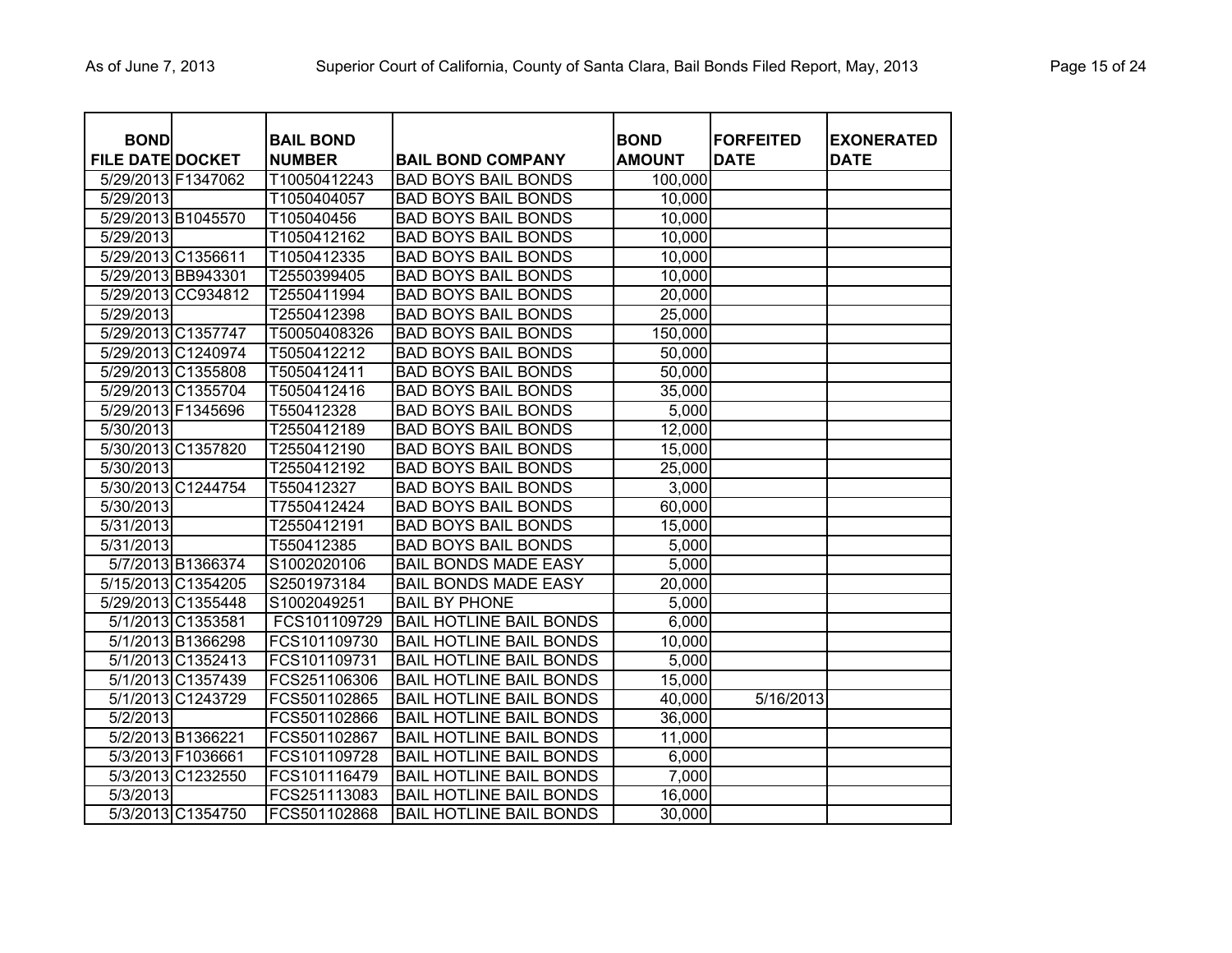| <b>BOND</b><br><b>FILE DATE DOCKET</b> |                    | <b>BAIL BOND</b><br><b>NUMBER</b> | <b>BAIL BOND COMPANY</b>       | <b>BOND</b><br><b>AMOUNT</b> | <b>FORFEITED</b><br><b>DATE</b> | <b>EXONERATED</b><br><b>DATE</b> |
|----------------------------------------|--------------------|-----------------------------------|--------------------------------|------------------------------|---------------------------------|----------------------------------|
|                                        | 5/6/2013 C1354703  | FCS101116480                      | <b>BAIL HOTLINE BAIL BONDS</b> | 5,000                        |                                 |                                  |
| 5/6/2013                               |                    | FCS251113085                      | <b>BAIL HOTLINE BAIL BONDS</b> | $\overline{11,000}$          |                                 |                                  |
|                                        | 5/6/2013 C1350577  | FCS501113279                      | <b>BAIL HOTLINE BAIL BONDS</b> | 50,000                       |                                 |                                  |
| 5/7/2013                               |                    | FCS101116481                      | <b>BAIL HOTLINE BAIL BONDS</b> | 250                          |                                 |                                  |
| 5/7/2013                               |                    | FCS101116483                      | <b>BAIL HOTLINE BAIL BONDS</b> | 10,000                       |                                 |                                  |
|                                        | 5/7/2013 B1365230  | FCS251121333                      | <b>BAIL HOTLINE BAIL BONDS</b> | 25,000                       |                                 |                                  |
|                                        | 5/7/2013 C1352008  | FCS251121336                      | <b>BAIL HOTLINE BAIL BONDS</b> | 20,000                       |                                 | 5/8/2013                         |
|                                        | 5/7/2013 F1346971  | FCS501102869                      | <b>BAIL HOTLINE BAIL BONDS</b> | 35,000                       |                                 |                                  |
|                                        | 5/7/2013 B1365052  | FCS501113277                      | <b>BAIL HOTLINE BAIL BONDS</b> | 50,000                       | 5/17/2013                       |                                  |
| 5/7/2013                               |                    | FCS501113280                      | <b>BAIL HOTLINE BAIL BONDS</b> | 35,000                       |                                 |                                  |
|                                        | 5/8/2013 B1364418  | FCS251121334                      | <b>BAIL HOTLINE BAIL BONDS</b> | 15,000                       |                                 |                                  |
|                                        | 5/8/2013 F1346779  | FCS251121335                      | <b>BAIL HOTLINE BAIL BONDS</b> | 21,000                       | 5/21/2013                       |                                  |
|                                        | 5/9/2013 C1355491  | FCS251123699                      | <b>BAIL HOTLINE BAIL BONDS</b> | 25,000                       |                                 |                                  |
|                                        | 5/9/2013 C1354920  | FCS251124676                      | <b>BAIL HOTLINE BAIL BONDS</b> | 25,000                       |                                 |                                  |
| 5/10/2013                              |                    | FCS101124512                      | <b>BAIL HOTLINE BAIL BONDS</b> | 5,000                        |                                 |                                  |
|                                        | 5/10/2013 C1352356 | FCS101124514                      | <b>BAIL HOTLINE BAIL BONDS</b> | 2,500                        |                                 |                                  |
|                                        | 5/10/2013 C1351105 | FCS101131328                      | <b>BAIL HOTLINE BAIL BONDS</b> | 1,000                        |                                 |                                  |
|                                        | 5/10/2013 C1354814 | FCS101131329                      | <b>BAIL HOTLINE BAIL BONDS</b> | 5,000                        |                                 |                                  |
|                                        | 5/10/2013 C1357586 | FCS101131330                      | <b>BAIL HOTLINE BAIL BONDS</b> | 1,000                        |                                 |                                  |
|                                        | 5/10/2013 C1240700 | FCS101131331                      | <b>BAIL HOTLINE BAIL BONDS</b> | 5,000                        |                                 | 5/10/2013                        |
|                                        | 5/10/2013 CC771709 | FCS251124677                      | <b>BAIL HOTLINE BAIL BONDS</b> | 25,000                       |                                 |                                  |
|                                        | 5/13/2013 B1364885 | FCS1001116904                     | <b>BAIL HOTLINE BAIL BONDS</b> | 60,000                       |                                 |                                  |
| 5/13/2013 F1346849                     |                    | FCS101124511                      | <b>BAIL HOTLINE BAIL BONDS</b> | 10,000                       | 5/24/2013                       |                                  |
| 5/13/2013 F1346413                     |                    | FCS101127832                      | <b>BAIL HOTLINE BAIL BONDS</b> | 5,000                        |                                 |                                  |
| 5/13/2013                              |                    | FCS251124679                      | <b>BAIL HOTLINE BAIL BONDS</b> | 15,000                       |                                 |                                  |
|                                        | 5/14/2013 C1356284 | FCS1001065545                     | <b>BAIL HOTLINE BAIL BONDS</b> | 75,000                       |                                 |                                  |
| 5/14/2013                              |                    | FCS101131332                      | <b>BAIL HOTLINE BAIL BONDS</b> | 5,000                        |                                 |                                  |
|                                        | 5/14/2013 C1357064 | FCS101134940                      | <b>BAIL HOTLINE BAIL BONDS</b> | 100,000                      |                                 |                                  |
|                                        | 5/14/2013 C1353230 | FCS501113281                      | <b>BAIL HOTLINE BAIL BONDS</b> | 15,000                       |                                 |                                  |
| $\frac{1}{5/15/2013}$                  |                    | FCS251124678                      | <b>BAIL HOTLINE BAIL BONDS</b> | 6,000                        |                                 |                                  |
|                                        | 5/15/2013 C1234503 | FCS251124680                      | <b>BAIL HOTLINE BAIL BONDS</b> | 2,000                        | 6/4/2013                        |                                  |
|                                        | 5/15/2013 C1349163 | FCS251134965                      | <b>BAIL HOTLINE BAIL BONDS</b> | 20,000                       | 6/4/2013                        |                                  |
|                                        | 5/16/2013 C1357377 | FCS251128033                      | <b>BAIL HOTLINE BAIL BONDS</b> | 25,000                       |                                 |                                  |
|                                        | 5/16/2013 C1238502 | FCS501113282                      | <b>BAIL HOTLINE BAIL BONDS</b> | 50,000                       |                                 |                                  |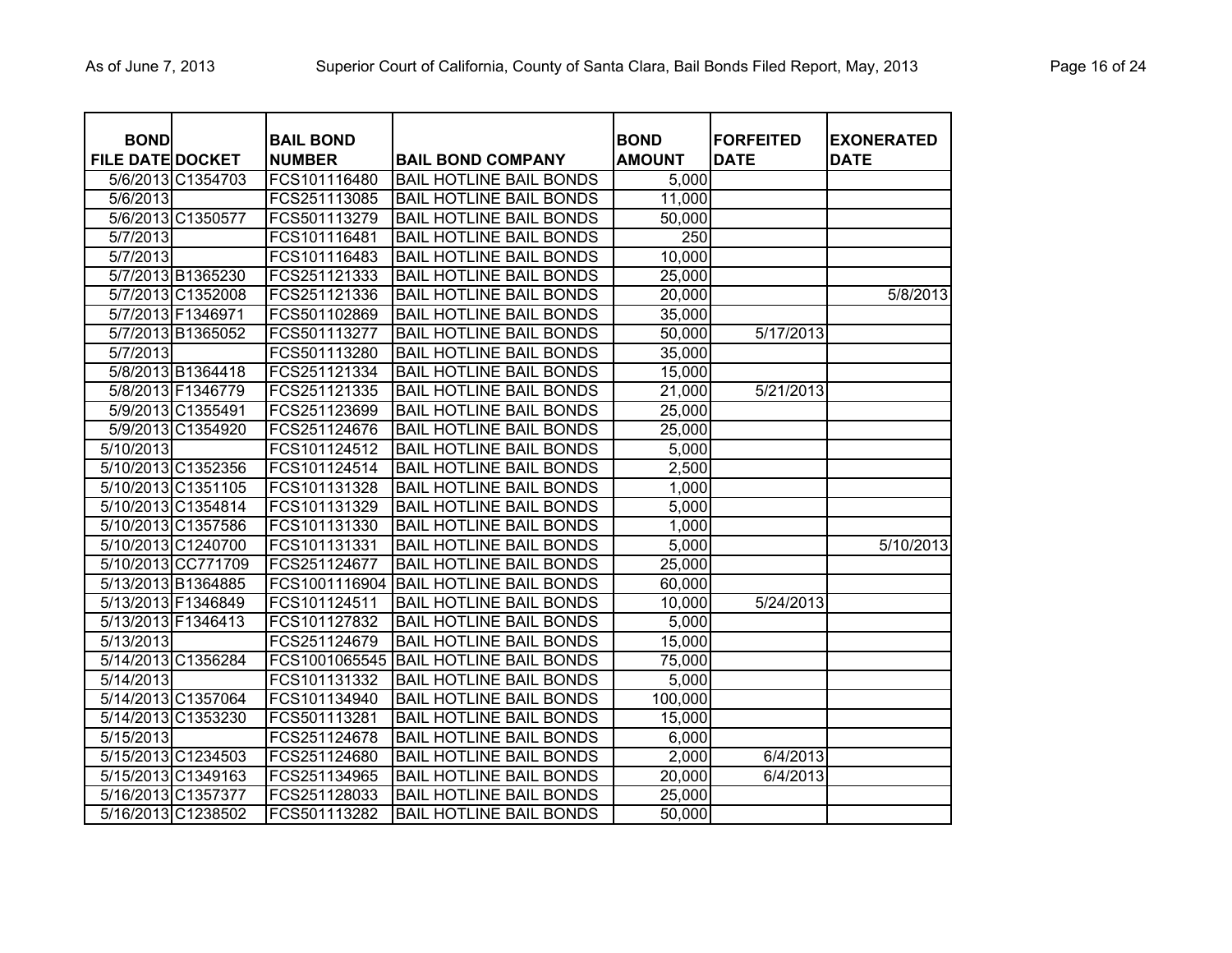| <b>BOND</b>             |                    | <b>BAIL BOND</b> |                                 | <b>BOND</b>   | <b>FORFEITED</b> | <b>EXONERATED</b> |
|-------------------------|--------------------|------------------|---------------------------------|---------------|------------------|-------------------|
| <b>FILE DATE DOCKET</b> |                    | <b>NUMBER</b>    | <b>BAIL BOND COMPANY</b>        | <b>AMOUNT</b> | <b>DATE</b>      | <b>DATE</b>       |
|                         | 5/17/2013 C1245005 | FCS101134942     | <b>BAIL HOTLINE BAIL BONDS</b>  | 5,000         |                  |                   |
|                         | 5/17/2013 C1355480 | FCS501116765     | <b>BAIL HOTLINE BAIL BONDS</b>  | 50,000        |                  |                   |
|                         | 5/20/2013 C1229551 | FCS251134964     | <b>BAIL HOTLINE BAIL BONDS</b>  | 15,000        |                  |                   |
|                         | 5/21/2013 C1357476 | FCS1001069907    | <b>BAIL HOTLINE BAIL BONDS</b>  | 56,000        |                  |                   |
| 5/21/2013               |                    | FCS101134943     | <b>BAIL HOTLINE BAIL BONDS</b>  | 10,000        |                  |                   |
| 5/21/2013               |                    | FCS251128034     | <b>BAIL HOTLINE BAIL BONDS</b>  | 25,000        |                  |                   |
|                         | 5/22/2013 C1357275 | FCS501121458     | <b>BAIL HOTLINE BAIL BONDS</b>  | 30,000        |                  |                   |
|                         | 5/22/2013 C1357476 | FCS501121459     | <b>BAIL HOTLINE BAIL BONDS</b>  | 50,000        |                  |                   |
|                         | 5/23/2013 C1357299 | FCS101134945     | <b>BAIL HOTLINE BAIL BONDS</b>  | 10,000        | 6/4/2013         |                   |
|                         | 5/23/2013 C1351537 | FCS101134947     | <b>BAIL HOTLINE BAIL BONDS</b>  | 5,000         | 5/30/2013        |                   |
|                         | 5/23/2013 C1357471 | FCS101134948     | <b>BAIL HOTLINE BAIL BONDS</b>  | 5,000         | 5/30/2013        |                   |
|                         | 5/23/2013 C1357476 | FCS501121460     | <b>BAIL HOTLINE BAIL BONDS</b>  | 50,000        | 5/30/2013        |                   |
|                         | 5/23/2013 C1244935 | FCS501121461     | <b>BAIL HOTLINE BAIL BONDS</b>  | 50,000        |                  |                   |
|                         | 5/24/2013 C1357275 | FCS1001069908    | <b>BAIL HOTLINE BAIL BONDS</b>  | 80,000        |                  |                   |
|                         | 5/24/2013 C1353904 | FCS1001121559    | <b>BAIL HOTLINE BAIL BONDS</b>  | 100,000       |                  |                   |
|                         | 5/24/2013 F1137286 | FCS251128036     | <b>BAIL HOTLINE BAIL BONDS</b>  | 20,000        |                  |                   |
|                         | 5/28/2013 C1357822 | FCS101134949     | <b>BAIL HOTLINE BAIL BONDS</b>  | 10,000        | 6/6/2013         |                   |
|                         | 5/28/2013 C1353700 | FCS251134966     | <b>BAIL HOTLINE BAIL BONDS</b>  | 25,000        | 6/4/2013         |                   |
| 5/28/2013               |                    | FCS251134967     | <b>BAIL HOTLINE BAIL BONDS</b>  | 11,000        |                  |                   |
| 5/28/2013               |                    | FCS251134968     | <b>BAIL HOTLINE BAIL BONDS</b>  | 25,000        |                  |                   |
|                         | 5/29/2013 F1243143 | FCS101134946     | <b>BAIL HOTLINE BAIL BONDS</b>  | 7,000         |                  |                   |
|                         | 5/29/2013 F1243558 | FCS101137876     | <b>BAIL HOTLINE BAIL BONDS</b>  | 10,000        |                  |                   |
| 5/29/2013               |                    | FCS251128037     | <b>BAIL HOTLINE BAIL BONDS</b>  | 17,000        |                  |                   |
| 5/30/2013               |                    | FCS25113771      | <b>BAIL HOTLINE BAIL BONDS</b>  | 11,000        |                  |                   |
|                         | 5/31/2013 C1357329 | FCS501128086     | <b>BAIL HOTLINE BAIL BONDS</b>  | 40,000        |                  |                   |
|                         | 5/22/2013 C1081859 | IS850K85608      | <b>BARRISH BAIL BONDS</b>       | 50,000        |                  |                   |
|                         | 5/6/2013 C1358065  |                  | 5271673853 BODYGUARD BAIL BONDS | 25,000        |                  |                   |
| 5/16/2013               |                    |                  | 5550939188 BODYGUARD BAIL BONDS | 20,000        |                  |                   |
| 5/20/2013               |                    |                  | 5112114919 BODYGUARD BAIL BONDS | 10,000        |                  |                   |
| 5/28/2013               |                    |                  | 5271673879 BODYGUARD BAIL BONDS | 20,000        |                  |                   |
|                         | 5/31/2013 B1261111 | A515381967       | <b>CASTLE BAIL BONDS</b>        | 10,000        |                  |                   |
|                         | 5/3/2013 C1104564  | S1001903111      | <b>DE - SANTIS BAIL BONDS</b>   | 10,000        |                  |                   |
|                         | 5/3/2013 C1354131  | 2013EE002547     | <b>DISCREET BAIL BONDS</b>      | 100,000       |                  |                   |
|                         | 5/10/2013 B1366154 | 2013CC010270     | <b>DISCREET BAIL BONDS</b>      | 15,000        |                  |                   |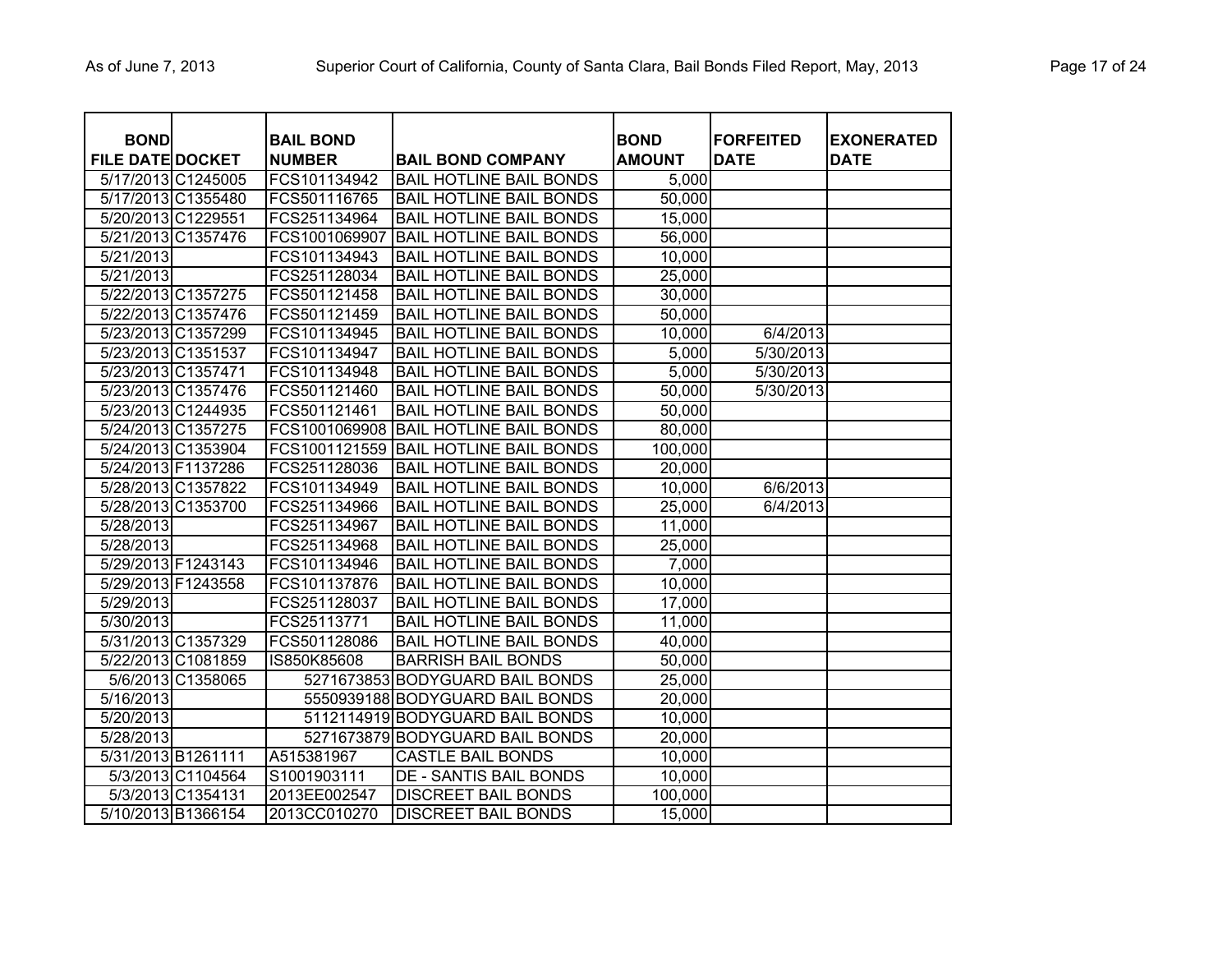| Page 18 of 24 |  |  |  |
|---------------|--|--|--|
|---------------|--|--|--|

| <b>BOND</b>             |                    | <b>BAIL BOND</b> |                                  | <b>BOND</b>   | <b>FORFEITED</b> | <b>EXONERATED</b> |
|-------------------------|--------------------|------------------|----------------------------------|---------------|------------------|-------------------|
| <b>FILE DATE DOCKET</b> |                    | <b>NUMBER</b>    | <b>BAIL BOND COMPANY</b>         | <b>AMOUNT</b> | <b>DATE</b>      | <b>DATE</b>       |
|                         | 5/16/2013 B1365274 | 2013AA055860     | <b>DISCREET BAIL BONDS</b>       | 5,000         |                  |                   |
|                         | 5/20/2013 C9746886 | 2013CC011442     | <b>DISCREET BAIL BONDS</b>       | 25,000        |                  |                   |
|                         | 5/2/2013 C9745643  | 2013BB015357     | ED MUMBERT BAIL BONDS            | 10,000        |                  |                   |
| 5/13/2013               |                    | 2013CC009521     | ED MUMBERT BAIL BONDS            | 25,000        |                  | 5/28/2013         |
| 5/13/2013               |                    | 2013CC009522     | ED MUMBERT BAIL BONDS            | 25,000        |                  | 5/28/2013         |
| 5/17/2013               |                    | 2013CC009525     | ED MUMBERT BAIL BONDS            | 25,000        |                  |                   |
| 5/21/2013               |                    | 2013BB015359     | ED MUMBERT BAIL BONDS            | 10,000        |                  |                   |
| 5/22/2013               |                    | 2013CC009526     | ED MUMBERT BAIL BONDS            | 30,000        |                  |                   |
| 5/30/2013               |                    | 2013CC009527     | ED MUMBERT BAIL BONDS            | 25,000        |                  |                   |
|                         | 5/6/2013 F1346637  |                  | 5801364572 EIGHT BALL BAIL BONDS | 5,000         |                  |                   |
| 5/16/2013               |                    |                  | 5271638425 EIGHT BALL BAIL BONDS | 25,000        |                  |                   |
|                         | 5/28/2013 F1346815 |                  | 5112185165 EIGHT BALL BAIL BONDS | 10,000        |                  |                   |
|                         | 5/8/2013 C1356573  | T10050398866     | <b>GOLDEN STATE BAIL BONDS</b>   | 100,000       |                  |                   |
| 5/31/2013               |                    | T10050399613     | <b>GOLDEN STATE BAIL BONDS</b>   | 55,000        |                  |                   |
| 5/17/2013               |                    |                  | 5550944966 JAKE'S BAIL BONDS     | 35,000        |                  |                   |
|                         | 5/22/2013 C1355453 | S1001959699      | <b>LATINO BAIL BONDS</b>         | 10,000        |                  |                   |
| 5/31/2013               |                    | S1001979825      | <b>LATINO BAIL BONDS</b>         | 10,000        |                  |                   |
| 5/3/2013                |                    |                  | 5271667218 LE BAIL BONDS         | 25,000        |                  |                   |
| 5/3/2013                |                    |                  | 5271667221 LE BAIL BONDS         | 25,000        |                  |                   |
|                         | 5/3/2013 C1354716  |                  | 5550939667 LE BAIL BONDS         | 35,000        |                  |                   |
| 5/6/2013                |                    |                  | 5112089573 LE BAIL BONDS         | 10,000        |                  |                   |
|                         | 5/6/2013 C1355428  |                  | 5112106450 LE BAIL BONDS         | 10,000        |                  |                   |
|                         | 5/6/2013 C1354210  |                  | 5271667234 LE BAIL BONDS         | 20,000        |                  |                   |
|                         | 5/6/2013 F1346805  |                  | 5550939670 LE BAIL BONDS         | 40,000        | 5/17/2013        |                   |
|                         | 5/6/2013 C1353231  |                  | 5550953333 LE BAIL BONDS         | 36,000        |                  |                   |
|                         | 5/6/2013 C1356551  | A302134432       | LE BAIL BONDS                    | 25,000        |                  |                   |
| 5/8/2013                |                    |                  | 5112089560 LE BAIL BONDS         | 10,000        |                  |                   |
|                         | 5/8/2013 F1140657  |                  | 5112176392 LE BAIL BONDS         | 6,000         |                  |                   |
|                         | 5/8/2013 F1346257  |                  | 5550953320 LE BAIL BONDS         | 50,000        | 6/4/2013         |                   |
| 5/9/2013                |                    |                  | 5271667247 LE BAIL BONDS         | 25,000        |                  | 6/5/2013          |
|                         | 5/10/2013 F1346775 |                  | 5112089557 LE BAIL BONDS         | 10,000        |                  |                   |
|                         | 5/10/2013 C1112921 |                  | 5112176376 LE BAIL BONDS         | 5,000         |                  | 5/28/2013         |
|                         | 5/10/2013 C1225629 |                  | 5112176389 LE BAIL BONDS         | 5,000         |                  | 5/28/2013         |
|                         | 5/13/2013 C1071456 |                  | 5105328041 LE BAIL BONDS         | 60,000        |                  |                   |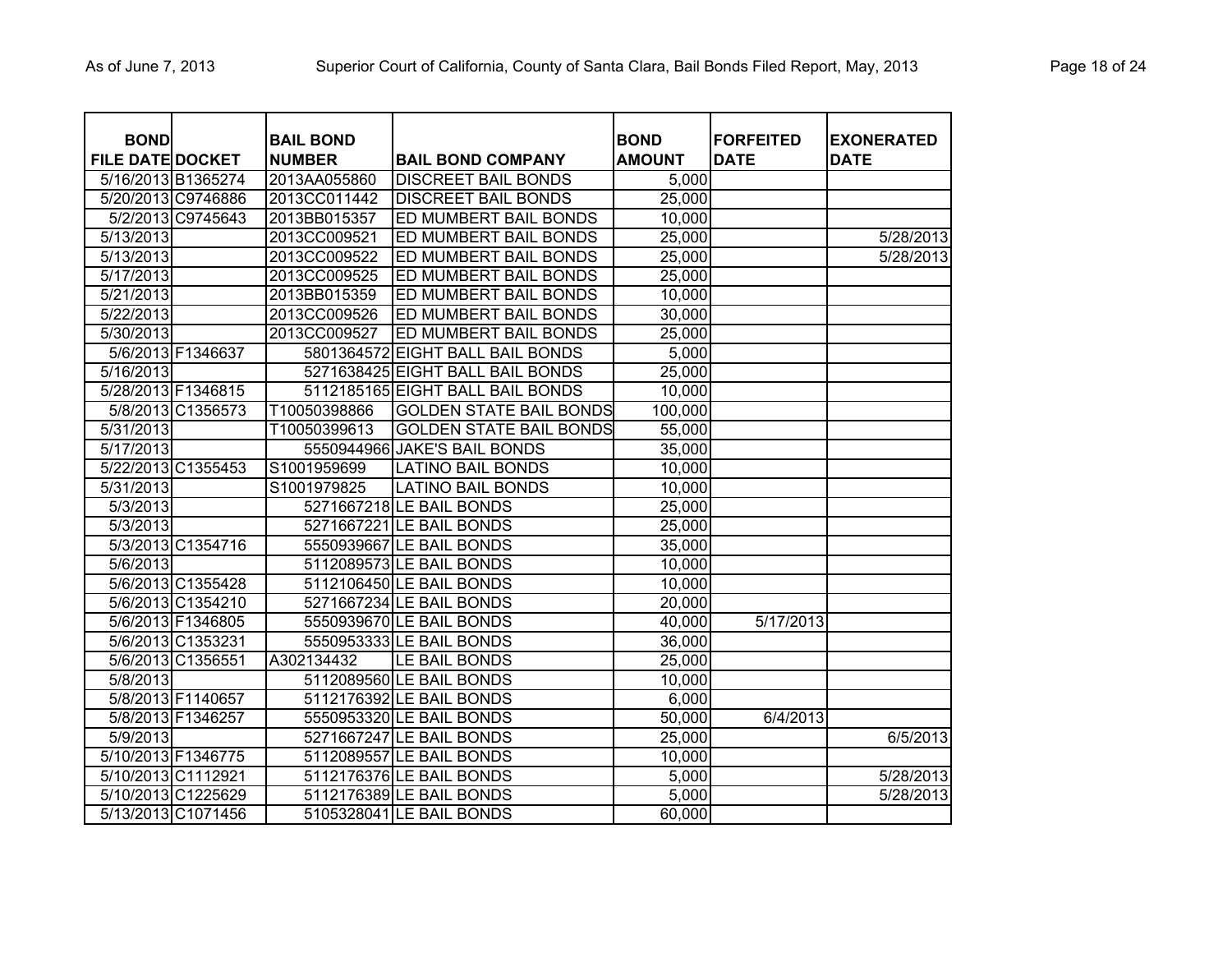| <b>BOND</b>             |                    | <b>BAIL BOND</b> |                           | <b>BOND</b>   | <b>FORFEITED</b> | <b>EXONERATED</b> |
|-------------------------|--------------------|------------------|---------------------------|---------------|------------------|-------------------|
| <b>FILE DATE DOCKET</b> |                    | <b>NUMBER</b>    | <b>BAIL BOND COMPANY</b>  | <b>AMOUNT</b> | <b>DATE</b>      | <b>DATE</b>       |
|                         | 5/13/2013 C1354056 |                  | 5105328054 LE BAIL BONDS  | 60,000        |                  |                   |
| 5/13/2013 B1364381      |                    |                  | 5112148098 LE BAIL BONDS  | 10,000        |                  |                   |
| $\overline{5/13/2013}$  |                    |                  | 5112148100 LE BAIL BONDS  | 6,000         |                  |                   |
| 5/13/2013               |                    | AS15K152387      | LE BAIL BONDS             | 15,000        |                  |                   |
| 5/14/2013               |                    |                  | 5112176363 LE BAIL BONDS  | 10,000        |                  |                   |
|                         | 5/15/2013 C1227959 |                  | 5105328038 LE BAIL BONDS  | 100,000       |                  |                   |
|                         | 5/15/2013 C1228893 |                  | 5112131274 LE BAIL BONDS  | 10,000        |                  |                   |
|                         | 5/15/2013 C1357114 |                  | 5271689456 LE BAIL BONDS  | 15,000        |                  |                   |
| 5/17/2013 C1357066      |                    |                  | 5112131261 LE BAIL BONDS  | 10,000        |                  |                   |
|                         | 5/20/2013 C1351866 |                  | 5550942959 LE BAIL BONDS  | 50,000        |                  |                   |
|                         | 5/20/2013 C1351866 |                  | 5550990950 LE BAIL BONDS  | 50,000        |                  |                   |
|                         | 5/20/2013 C1351866 |                  | 5550990963 LE BAIL BONDS  | 50,000        |                  |                   |
| 5/22/2013 C1355251      |                    |                  | 5550975542 LE BAIL BONDS  | 50,000        |                  |                   |
| 5/22/2013               |                    |                  | 5550975568 LE BAIL BONDS  | 30,000        |                  |                   |
|                         | 5/23/2013 C1350759 |                  | 5105335683 LE BAIL BONDS  | 100,000       |                  |                   |
| 5/23/2013               |                    |                  | 5200101352 LE BAIL BONDS  | 125,000       |                  |                   |
| 5/23/2013               |                    |                  | 5271689443 LE BAIL BONDS  | 21,000        |                  |                   |
|                         | 5/24/2013 C1244387 |                  | 5112131245 LE BAIL BONDS  | 1,000         |                  |                   |
|                         | 5/24/2013 C1116725 |                  | 5112176350 LE BAIL BONDS  | 10,000        |                  |                   |
| 5/28/2013               |                    | AS30K66527       | LE BAIL BONDS             | 20,000        |                  |                   |
|                         | 5/31/2013 C1357818 |                  | 5271689430 LE BAIL BONDS  | 20,000        |                  |                   |
|                         | 5/31/2013 B1364510 |                  | 5550990989 LE BAIL BONDS  | 50,000        |                  |                   |
|                         | 5/1/2013 C1094843  | 2013BB010059     | <b>LIBERTY BAIL BONDS</b> | 1,000         |                  |                   |
|                         | 5/1/2013 F1345568  | LX25010024196    | <b>LUNA BAIL BONDS</b>    | 100,000       |                  |                   |
|                         | 5/1/2013 C1353086  | LX7510031140     | <b>LUNA BAIL BONDS</b>    | 20,000        |                  |                   |
|                         | 5/3/2013 F1346725  | 2013BB015433     | <b>LUNA BAIL BONDS</b>    | 10,000        |                  |                   |
| 5/3/2013                |                    | 2013BB015436     | <b>LUNA BAIL BONDS</b>    | 10,000        |                  |                   |
| 5/6/2013                |                    | 2013CC011370     | <b>LUNA BAIL BONDS</b>    | 30,000        |                  |                   |
|                         | 5/6/2013 C1245752  | 2013CC011374     | <b>LUNA BAIL BONDS</b>    | 15,000        |                  |                   |
|                         | 5/7/2013 F1346874  | 2013CC011375     | <b>LUNA BAIL BONDS</b>    | 25,000        |                  |                   |
| 5/7/2013                |                    | 2013DD007942     | <b>LUNA BAIL BONDS</b>    | 45,000        |                  | 6/1/2013          |
|                         | 5/9/2013 C1353014  | 2013BB017494     | <b>LUNA BAIL BONDS</b>    | 10,000        |                  |                   |
|                         | 5/10/2013 C1356313 | 2013DD007943     | <b>LUNA BAIL BONDS</b>    | 35,000        |                  |                   |
| 5/13/2013 F1346561      |                    | 2013BB015416     | <b>LUNA BAIL BONDS</b>    | 7,500         |                  |                   |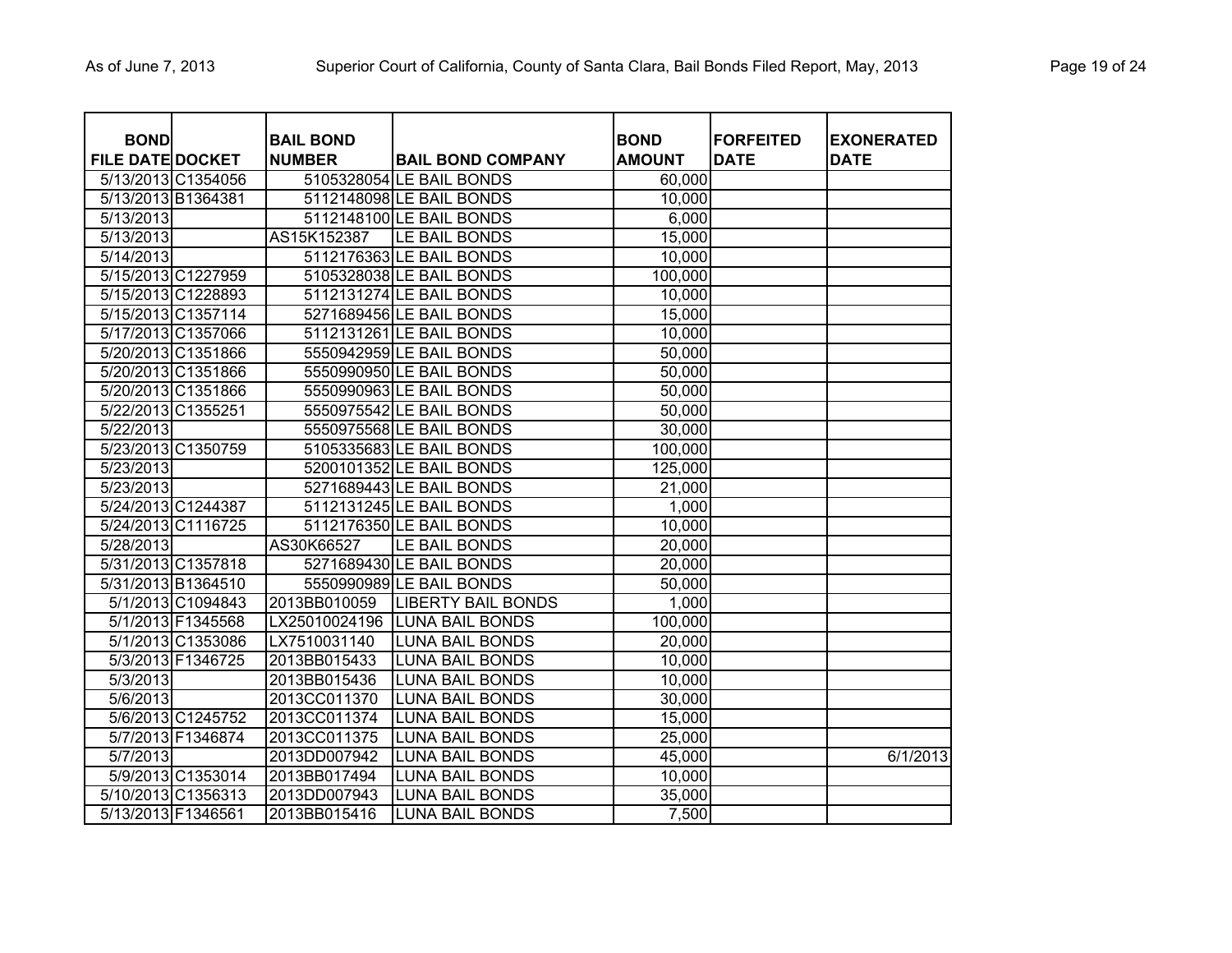| <b>BOND</b><br>FILE DATE DOCKET |                    | <b>BAIL BOND</b><br><b>NUMBER</b> | <b>BAIL BOND COMPANY</b>   | <b>BOND</b><br><b>AMOUNT</b> | <b>FORFEITED</b><br><b>DATE</b> | <b>EXONERATED</b><br><b>DATE</b> |
|---------------------------------|--------------------|-----------------------------------|----------------------------|------------------------------|---------------------------------|----------------------------------|
|                                 | 5/13/2013 C1243082 | 2013CC011354                      | <b>LUNA BAIL BONDS</b>     | 25,000                       |                                 |                                  |
|                                 | 5/13/2013 C1353783 | 2013CC011377                      | <b>LUNA BAIL BONDS</b>     | 25,000                       |                                 |                                  |
|                                 | 5/14/2013 F1346833 | 2013CC011378                      | <b>LUNA BAIL BONDS</b>     | 25,000                       |                                 |                                  |
|                                 | 5/14/2013 C1350066 | 2013CC011379                      | <b>LUNA BAIL BONDS</b>     | 25,000                       |                                 |                                  |
|                                 | 5/14/2013 F1347074 | 2013DD007940                      | <b>LUNA BAIL BONDS</b>     | 40,000                       |                                 |                                  |
|                                 | 5/14/2013 C1356882 | 2013DD007946                      | <b>LUNA BAIL BONDS</b>     | 50,000                       |                                 |                                  |
|                                 | 5/15/2013 C1356743 | 2013CC011361                      | <b>LUNA BAIL BONDS</b>     | 25,000                       |                                 |                                  |
| 5/15/2013                       |                    | 2013CC011380                      | <b>LUNA BAIL BONDS</b>     | 25,000                       |                                 |                                  |
|                                 | 5/15/2013 F1346779 | 2013DD007944                      | <b>LUNA BAIL BONDS</b>     | 50,000                       |                                 |                                  |
|                                 | 5/15/2013 C1356796 | 2013DD007945                      | <b>LUNA BAIL BONDS</b>     | 41,000                       |                                 |                                  |
| $\overline{5/15/2013}$          |                    | 2013DD007947                      | <b>LUNA BAIL BONDS</b>     | 40,000                       |                                 |                                  |
|                                 | 5/16/2013 C1356886 | 2013DD007950                      | <b>LUNA BAIL BONDS</b>     | 35,000                       |                                 |                                  |
|                                 | 5/17/2013 C1356893 | 2013CC011364                      | <b>LUNA BAIL BONDS</b>     | 10,000                       |                                 |                                  |
|                                 | 5/20/2013 EE907018 | 2013AA070180                      | <b>LUNA BAIL BONDS</b>     | 4,000                        |                                 |                                  |
|                                 | 5/20/2013 C1243555 | 2013BB015435                      | <b>LUNA BAIL BONDS</b>     | 5,000                        |                                 |                                  |
|                                 | 5/20/2013 C1359430 | 2013CC011367                      | <b>LUNA BAIL BONDS</b>     | 25,000                       |                                 |                                  |
| 5/20/2013                       |                    | 2013DD007949                      | <b>LUNA BAIL BONDS</b>     | 45,000                       |                                 |                                  |
| 5/20/2013                       |                    | 2013EE004011                      | <b>LUNA BAIL BONDS</b>     | 75,000                       |                                 |                                  |
|                                 | 5/21/2013 F1346612 | 2013AA070173                      | <b>LUNA BAIL BONDS</b>     | 3,500                        |                                 |                                  |
|                                 | 5/21/2013 C1246527 | 2013BB015412                      | <b>LUNA BAIL BONDS</b>     | 5,000                        |                                 |                                  |
|                                 | 5/21/2013 C1233486 | 2013CC011366                      | <b>LUNA BAIL BONDS</b>     | 75,000                       |                                 |                                  |
|                                 | 5/21/2013 C1356308 | 2013CC011371                      | <b>LUNA BAIL BONDS</b>     | 25,000                       |                                 |                                  |
|                                 | 5/21/2013 F1139927 | 2013DD007933                      | <b>LUNA BAIL BONDS</b>     | 10,000                       |                                 |                                  |
|                                 | 5/22/2013 C1357880 | 2013FF000526                      | <b>LUNA BAIL BONDS</b>     | 101,000                      |                                 |                                  |
|                                 | 5/23/2013 C1240592 |                                   | 12520091 LUNA BAIL BONDS   | 5,000                        |                                 |                                  |
|                                 | 5/23/2013 C1357301 | 2013CC011362                      | <b>LUNA BAIL BONDS</b>     | 10,000                       |                                 |                                  |
|                                 | 5/24/2013 C1358017 | 2013CC011363                      | <b>LUNA BAIL BONDS</b>     | 12,000                       |                                 |                                  |
|                                 | 5/24/2013 F1347027 | 2013DD007939                      | <b>LUNA BAIL BONDS</b>     | 10,000                       |                                 |                                  |
|                                 | 5/28/2013 CC765143 |                                   | 2013011358 LUNA BAIL BONDS | 25,000                       |                                 |                                  |
| 5/28/2013                       |                    | 2013AA070152                      | <b>LUNA BAIL BONDS</b>     | 5,000                        |                                 |                                  |
| 5/28/2013                       |                    | 2013AA070178                      | <b>LUNA BAIL BONDS</b>     | 5,000                        |                                 |                                  |
|                                 | 5/28/2013 C1120503 | 2013BB015421                      | <b>LUNA BAIL BONDS</b>     | 10,000                       |                                 |                                  |
| 5/28/2013                       |                    | 2013CC011357                      | <b>LUNA BAIL BONDS</b>     | 25,000                       |                                 |                                  |
| 5/28/2013                       |                    | 2013DD007936                      | <b>ILUNA BAIL BONDS</b>    | 12,000                       |                                 |                                  |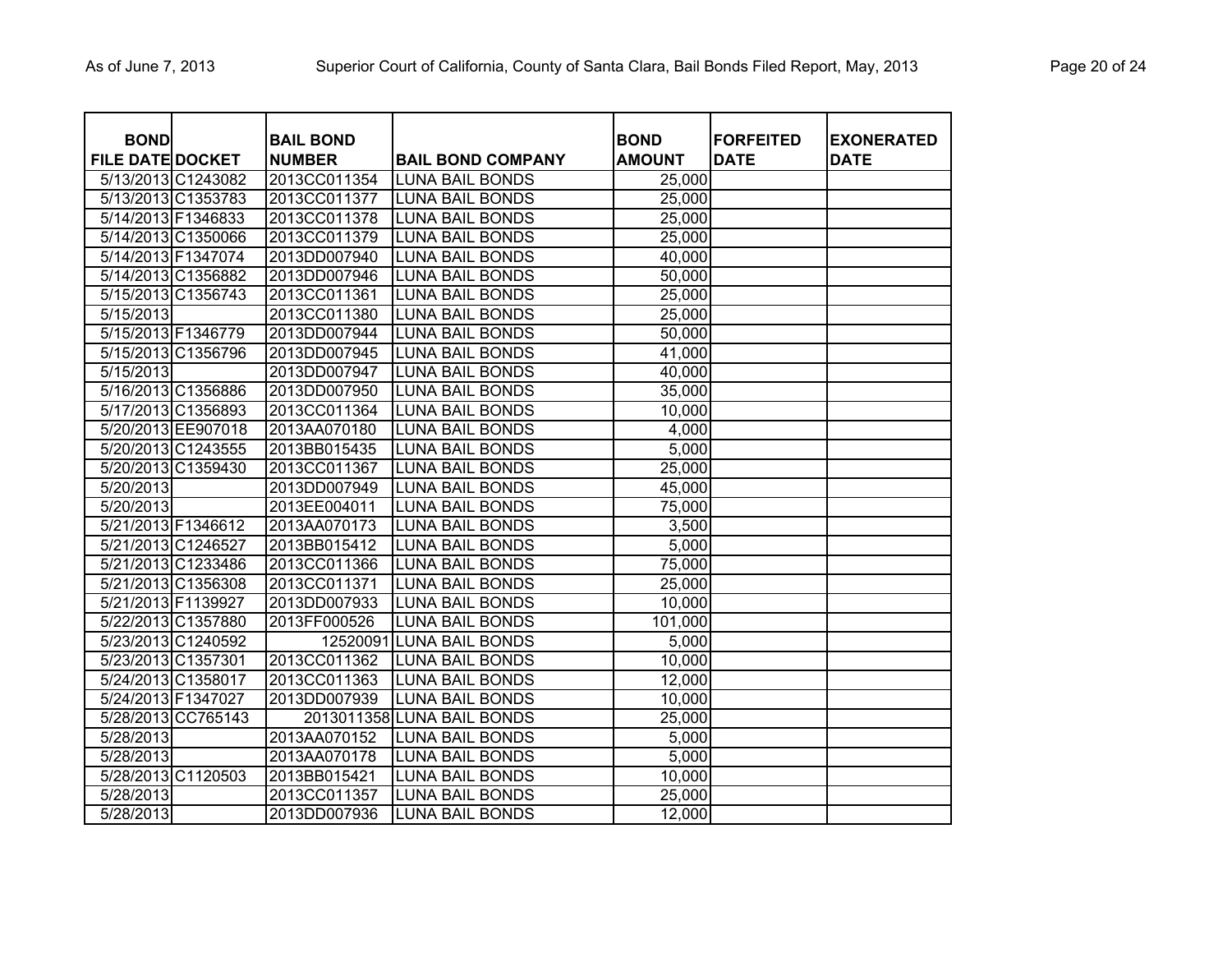| <b>BOND</b>             |                    | <b>BAIL BOND</b> |                           | <b>BOND</b>   | <b>FORFEITED</b> | <b>EXONERATED</b> |
|-------------------------|--------------------|------------------|---------------------------|---------------|------------------|-------------------|
| <b>FILE DATE DOCKET</b> |                    | <b>NUMBER</b>    | <b>BAIL BOND COMPANY</b>  | <b>AMOUNT</b> | <b>DATE</b>      | <b>DATE</b>       |
| 5/28/2013               |                    | 2013DD007937     | <b>LUNA BAIL BONDS</b>    | 50,000        |                  |                   |
|                         | 5/28/2013 C1238994 | 2013DD007948     | <b>LUNA BAIL BONDS</b>    | 10,000        |                  |                   |
| 5/28/2013               |                    | A302135215       | <b>LUNA BAIL BONDS</b>    | 21,000        |                  |                   |
| 5/29/2013 B1366730      |                    | 2013CC011355     | <b>LUNA BAIL BONDS</b>    | 30,000        |                  |                   |
|                         | 5/30/2013 C1357844 | 2013CC011356     | <b>LUNA BAIL BONDS</b>    | 26,000        |                  |                   |
| 5/30/2013 C1358282      |                    | 2013FF000619     | <b>LUNA BAIL BONDS</b>    | 161,000       |                  |                   |
| 5/31/2013               |                    | 2013DD007935     | <b>LUNA BAIL BONDS</b>    | 15,000        |                  |                   |
|                         | 5/1/2013 B1365333  | IS50K82546       | METRO ONE, INC            | 10,000        |                  |                   |
|                         | 5/1/2013 B1365639  | S1002046821      | <b>OUT NOW BAIL BONDS</b> | 10,000        |                  |                   |
|                         | 5/1/2013 C1358296  | 2013CC014448     | PACIFIC COAST BAIL BONDS  | 10,000        |                  |                   |
|                         | 5/2/2013 C1356421  | 2013CC014451     | PACIFIC COAST BAIL BONDS  | 10,000        |                  |                   |
|                         | 5/7/2013 B1366335  | 2013CC014456     | PACIFIC COAST BAIL BONDS  | 25,000        |                  |                   |
|                         | 5/8/2013 F1346750  | 2013BB017252     | PACIFIC COAST BAIL BONDS  | 11,000        |                  |                   |
|                         | 5/9/2013 C1353468  | 2013BB017251     | PACIFIC COAST BAIL BONDS  | 10,000        |                  |                   |
| 5/10/2013 B1366282      |                    | 2013CC011511     | PACIFIC COAST BAIL BONDS  | 25,000        |                  |                   |
| 5/13/2013 C1351269      |                    | 2013BB017896     | PACIFIC COAST BAIL BONDS  | 10,000        |                  |                   |
| 5/13/2013 B1364335      |                    | 2013CC015044     | PACIFIC COAST BAIL BONDS  | 25,000        |                  |                   |
| 5/13/2013 B1365849      |                    | 2013DD007994     | PACIFIC COAST BAIL BONDS  | 10,000        |                  |                   |
| 5/14/2013 F1346782      |                    | 2013DD007991     | PACIFIC COAST BAIL BONDS  | 50,000        |                  |                   |
| 5/16/2013               |                    | 2013CC014458     | PACIFIC COAST BAIL BONDS  | 15,000        |                  |                   |
| 5/16/2013               |                    | 2013CC015045     | PACIFIC COAST BAIL BONDS  | 16,000        |                  |                   |
|                         | 5/20/2013 C1243074 | 2013AA079779     | PACIFIC COAST BAIL BONDS  | 5,000         |                  |                   |
| 5/20/2013               |                    | 2013BB017893     | PACIFIC COAST BAIL BONDS  | 10,000        |                  |                   |
| 5/20/2013 C1226653      |                    | 2013BB017894     | PACIFIC COAST BAIL BONDS  | 5,000         |                  |                   |
| 5/20/2013 F1346626      |                    | 2013BB017895     | PACIFIC COAST BAIL BONDS  | 10,000        |                  |                   |
| 5/21/2013 F1138163      |                    | 2013CC014457     | PACIFIC COAST BAIL BONDS  | 25,000        |                  |                   |
| 5/21/2013               |                    | 2013CC015050     | PACIFIC COAST BAIL BONDS  | 10,000        |                  |                   |
| 5/21/2013 B1257936      |                    | 2013DD008840     | PACIFIC COAST BAIL BONDS  | 50,000        |                  |                   |
| 5/23/2013 C1356216      |                    | 2013BB018591     | PACIFIC COAST BAIL BONDS  | 10,000        |                  |                   |
| 5/23/2013 C1358118      |                    | 2013CC014459     | PACIFIC COAST BAIL BONDS  | 25,000        |                  |                   |
| 5/28/2013               |                    | 2013BB018595     | PACIFIC COAST BAIL BONDS  | 10,000        |                  |                   |
| 5/28/2013 C1357465      |                    | 2013DD008005     | PACIFIC COAST BAIL BONDS  | 50,000        |                  |                   |
| 5/29/2013 B1366639      |                    | 2013AA081738     | PACIFIC COAST BAIL BONDS  | 5,000         |                  |                   |
| 5/29/2013               |                    | 2013BB018594     | PACIFIC COAST BAIL BONDS  | 11,000        |                  |                   |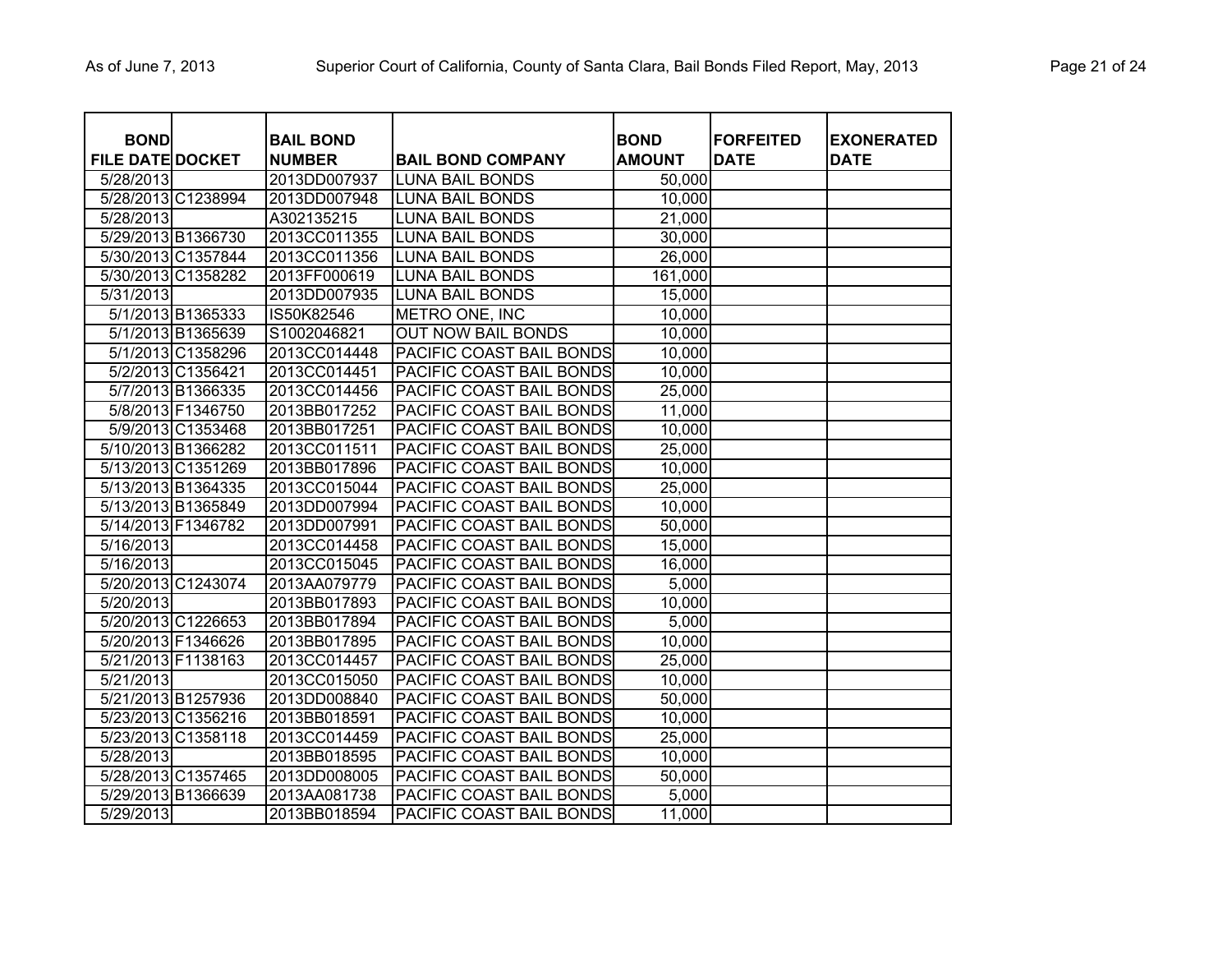| <b>BOND</b><br><b>FILE DATE DOCKET</b> |                    | <b>BAIL BOND</b><br><b>NUMBER</b> | <b>BAIL BOND COMPANY</b>         | <b>BOND</b><br><b>AMOUNT</b> | <b>FORFEITED</b><br><b>DATE</b> | <b>EXONERATED</b><br><b>DATE</b> |
|----------------------------------------|--------------------|-----------------------------------|----------------------------------|------------------------------|---------------------------------|----------------------------------|
| 5/29/2013 B1366652                     |                    | 2013CC015486                      | PACIFIC COAST BAIL BONDS         | 25,000                       |                                 |                                  |
| 5/10/2013                              |                    | 2013DD008015                      | <b>RAMIREZ BAIL BONDS</b>        | 10,000                       |                                 |                                  |
| $\overline{5/13/2013}$                 |                    | 2013BB013489                      | RAMIREZ BAIL BONDS               | 10,250                       |                                 |                                  |
| 5/20/2013                              |                    |                                   | 5550942272 REASONABLE BAIL BONDS | 50,000                       |                                 |                                  |
| 5/28/2013 C1351141                     |                    |                                   | 5271619613 REASONABLE BAIL BONDS | 25,000                       |                                 |                                  |
|                                        | 5/13/2013 C1240815 | IS15K266371                       | <b>REIDY BAIL BONDS</b>          | 7,500                        |                                 |                                  |
| 5/21/2013 F1347058                     |                    | 2013FF000586                      | <b>REIDY BAIL BONDS</b>          | 125,000                      |                                 |                                  |
| 5/29/2013 F1138381                     |                    | AS15K156545                       | SANTA CRUZ BAIL BONDS            | 10,000                       |                                 |                                  |
|                                        | 5/1/2013 C1351058  | 2013BB014683                      | <b>TAPOUT BAIL BONDS</b>         | 10,000                       |                                 |                                  |
|                                        | 5/3/2013 B1365663  | 2013BB014684                      | <b>TAPOUT BAIL BONDS</b>         | 10,000                       |                                 | 5/22/2013                        |
|                                        | 5/7/2013 C1353350  | 2013BB014685                      | TAPOUT BAIL BONDS                | 5,000                        |                                 |                                  |
|                                        | 5/7/2013 B1366061  | 2013DD007998                      | <b>TAPOUT BAIL BONDS</b>         | 35,000                       |                                 |                                  |
| 5/10/2013 B1263100                     |                    | 2013CC007134                      | TAPOUT BAIL BONDS                | 25,000                       |                                 |                                  |
| 5/13/2013                              |                    | 2013DD007230                      | TAPOUT BAIL BONDS                | 20,000                       |                                 |                                  |
|                                        | 5/15/2013 C1349115 | 2013BB014686                      | <b>TAPOUT BAIL BONDS</b>         | 5,000                        |                                 |                                  |
| 5/15/2013 C1358351                     |                    | 2013CC011908                      | TAPOUT BAIL BONDS                | 30,000                       |                                 |                                  |
| 5/15/2013 C1352211                     |                    | 2013DD007231                      | TAPOUT BAIL BONDS                | 15,000                       |                                 |                                  |
| 5/17/2013 C1357378                     |                    | 2013EE002676                      | <b>TAPOUT BAIL BONDS</b>         | 10,000                       |                                 |                                  |
| 5/21/2013                              |                    | 2013CC011903                      | TAPOUT BAIL BONDS                | 25,000                       |                                 |                                  |
| 5/23/2013 F1346032                     |                    | 2013BB016291                      | <b>TAPOUT BAIL BONDS</b>         | 7,000                        |                                 |                                  |
| 5/24/2013 C1356154                     |                    | 2013EE002649                      | TAPOUT BAIL BONDS                | 50,000                       |                                 |                                  |
| 5/29/2013                              |                    | 2013DD007669                      | <b>TAPOUT BAIL BONDS</b>         | 35,000                       |                                 |                                  |
|                                        | 5/13/2013 C1353036 | IS50K83680                        | <b>TEDD WALLACE BAIL BONDS</b>   | 15,000                       |                                 |                                  |
| 5/24/2013 B1262815                     |                    | IS30K143152                       | <b>TEDD WALLACE BAIL BONDS</b>   | 15,000                       |                                 |                                  |
| 5/20/2013                              |                    | AS30K68252                        | <b>THANG VO BAIL BONDS</b>       | 10,000                       |                                 |                                  |
| 5/21/2013 B1366634                     |                    | AS250K4657                        | <b>THANG VO BAIL BONDS</b>       | 200,000                      | 6/3/2013                        |                                  |
| 5/28/2013 C1358116                     |                    | AS100K18942                       | <b>THANG VO BAIL BONDS</b>       | 5,000                        |                                 |                                  |
| 5/29/2013 B1366217                     |                    | AS15K155920                       | <b>THANG VO BAIL BONDS</b>       | 10,000                       |                                 |                                  |
|                                        | 5/20/2013 C1109918 | AS100127656                       | <b>TOLER BAIL BONDS</b>          | 40,000                       |                                 |                                  |
|                                        | 5/6/2013 B1365548  | LX1510032801                      | <b>VERONICA MELERO BAIL BO</b>   | 10,000                       |                                 | 5/28/2013                        |
|                                        | 5/8/2013 C1357552  | 2013CC014719                      | <b>VERONICA MELERO BAIL BO</b>   | 16,000                       |                                 |                                  |
| 5/21/2013 C1353482                     |                    | 2013CC014720                      | <b>VERONICA MELERO BAIL BO</b>   | 25,000                       |                                 |                                  |
| 5/22/2013                              |                    | 2013BB017495                      | <b>VERONICA MELERO BAIL BO</b>   | 10,000                       |                                 |                                  |
| 5/24/2013                              |                    | 2013DD008591                      | <b>VERONICA MELERO BAIL BO</b>   | 50,000                       |                                 |                                  |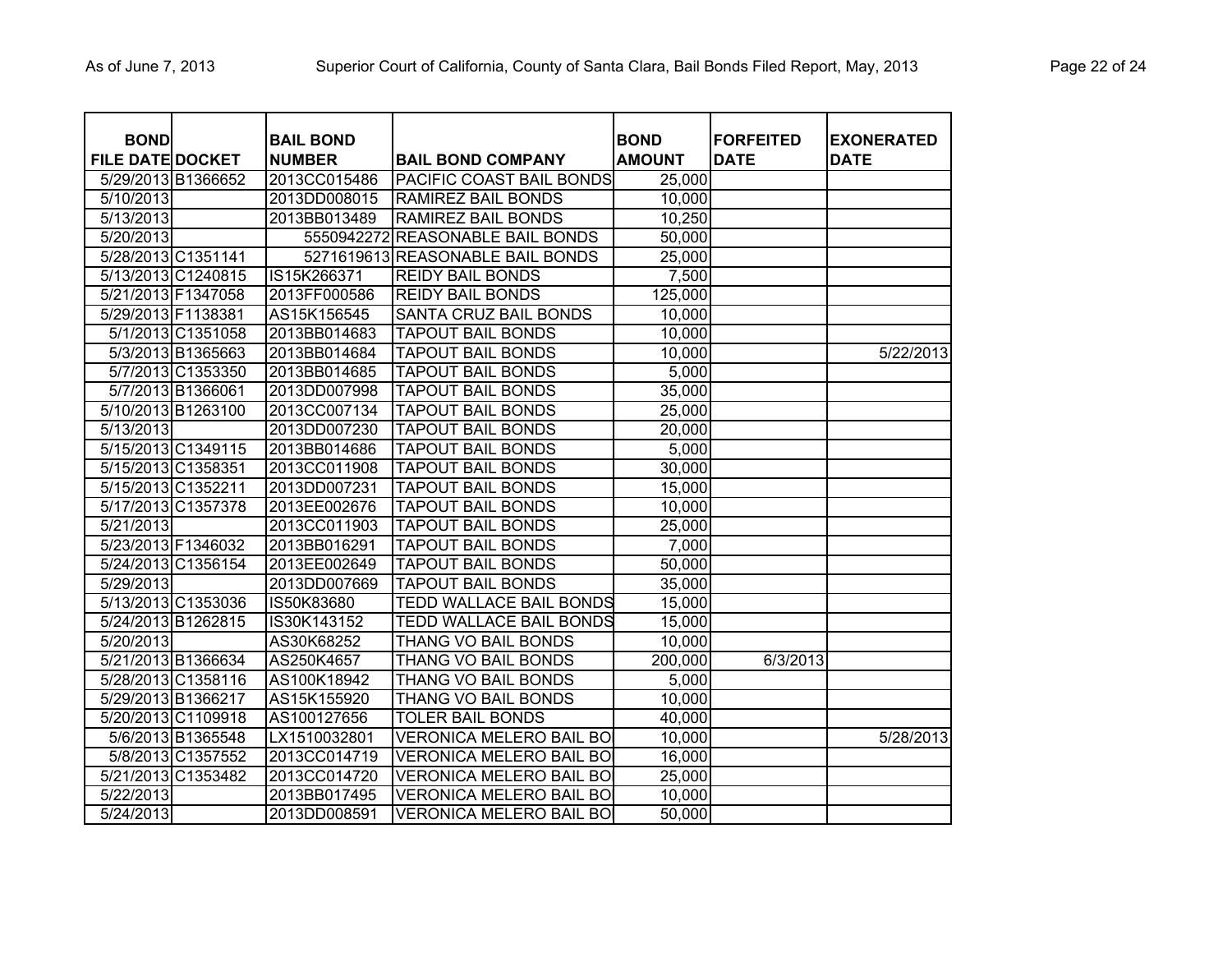| <b>BOND</b><br><b>FILE DATE DOCKET</b> |                    | <b>BAIL BOND</b><br><b>NUMBER</b> | <b>BAIL BOND COMPANY</b>       | <b>BOND</b><br><b>AMOUNT</b> | <b>FORFEITED</b><br><b>DATE</b> | <b>EXONERATED</b><br><b>DATE</b> |
|----------------------------------------|--------------------|-----------------------------------|--------------------------------|------------------------------|---------------------------------|----------------------------------|
|                                        | 5/28/2013 C1352194 | 2013DD008593                      | <b>VERONICA MELERO BAIL BO</b> | 40,000                       |                                 |                                  |
| 5/31/2013                              |                    | 2013DD007938                      | <b>VERONICA MELERO BAIL BO</b> | 13,000                       |                                 |                                  |
|                                        | 5/3/2013 F1346885  | A152189292                        | <b>VU BAIL BONDS</b>           | 10,000                       |                                 |                                  |
|                                        | 5/3/2013 C1354232  | A152189294                        | <b>VU BAIL BONDS</b>           | 10,000                       |                                 |                                  |
| $\sqrt{5/3/2013}$                      |                    | A302134452                        | <b>VU BAIL BONDS</b>           | 25,000                       |                                 |                                  |
|                                        | 5/3/2013 C1356409  | AUL2086480                        | <b>VU BAIL BONDS</b>           | 50,000                       |                                 |                                  |
|                                        | 5/7/2013 C1354940  | A152190400                        | <b>VU BAIL BONDS</b>           | 10,000                       |                                 |                                  |
| $\overline{5/7/2013}$                  |                    | A302134448                        | <b>VU BAIL BONDS</b>           | 10,000                       |                                 |                                  |
| 5/9/2013                               |                    | A152190402                        | <b>VU BAIL BONDS</b>           | 10,000                       |                                 |                                  |
| 5/10/2013                              |                    | AUL2089669                        | <b>VU BAIL BONDS</b>           | 40,000                       |                                 |                                  |
|                                        | 5/13/2013 C1356885 | A302135214                        | <b>VU BAIL BONDS</b>           | 25,000                       |                                 |                                  |
| 5/15/2013                              |                    | A152190404                        | <b>VU BAIL BONDS</b>           | 10,000                       |                                 |                                  |
| 5/15/2013                              |                    | A302135213                        | <b>VU BAIL BONDS</b>           | 17,000                       |                                 |                                  |
| 5/17/2013                              |                    | A152190416                        | <b>VU BAIL BONDS</b>           | 10,000                       |                                 |                                  |
| 5/17/2013                              |                    | A152190417                        | <b>VU BAIL BONDS</b>           | 10,000                       |                                 |                                  |
|                                        | 5/21/2013 BB943200 | A152190407                        | <b>VU BAIL BONDS</b>           | 10,000                       |                                 |                                  |
| 5/21/2013                              |                    | A302135225                        | <b>VU BAIL BONDS</b>           | 20,000                       |                                 |                                  |
| 5/23/2013 F1346346                     |                    | A72271097                         | <b>VU BAIL BONDS</b>           | 5,000                        |                                 |                                  |
|                                        | 5/24/2013 C1356024 | AUL2089665                        | <b>VU BAIL BONDS</b>           | 43,000                       |                                 |                                  |
| $\overline{5/28/2013}$                 |                    | A152190413                        | <b>VU BAIL BONDS</b>           | 10,000                       |                                 |                                  |
| 5/28/2013 C1358121                     |                    | A302135216                        | <b>VU BAIL BONDS</b>           | 25,000                       |                                 |                                  |
| 5/29/2013                              |                    | A152190410                        | <b>VU BAIL BONDS</b>           | 10,000                       |                                 |                                  |
| 5/29/2013                              |                    | A152190414                        | <b>VU BAIL BONDS</b>           | 10,000                       |                                 |                                  |
| 5/29/2013 F1034360                     |                    | A302135220                        | <b>VU BAIL BONDS</b>           | 20,000                       |                                 |                                  |
| 5/29/2013                              |                    | A302135226                        | <b>VU BAIL BONDS</b>           | 25,000                       |                                 |                                  |
| 5/30/2013                              |                    | A152190411                        | <b>VU BAIL BONDS</b>           | 13,000                       |                                 |                                  |
| 5/30/2013                              |                    | A302135217                        | <b>VU BAIL BONDS</b>           | 25,000                       |                                 |                                  |
|                                        | 5/30/2013 C1351692 | A72271098                         | <b>VU BAIL BONDS</b>           | 6,000                        |                                 |                                  |
| 5/31/2013                              |                    | A152190427                        | <b>VU BAIL BONDS</b>           | 11,000                       |                                 |                                  |
|                                        | 5/31/2013 C1241484 | A152190428                        | <b>VU BAIL BONDS</b>           | 10,000                       |                                 |                                  |
|                                        | 5/31/2013 C1357817 | A302135233                        | <b>VU BAIL BONDS</b>           | 20,000                       |                                 |                                  |
|                                        | 5/31/2013 C1241308 | A72271100                         | <b>VU BAIL BONDS</b>           | 2,500                        |                                 |                                  |
| 5/17/2013 F1243827                     |                    | A302134855                        | ZIG ZAG BAIL BONDS             | 20,000                       |                                 |                                  |
| 5/17/2013 F1243828                     |                    | A302134856                        | ZIG ZAG BAIL BONDS             | 25,000                       |                                 |                                  |